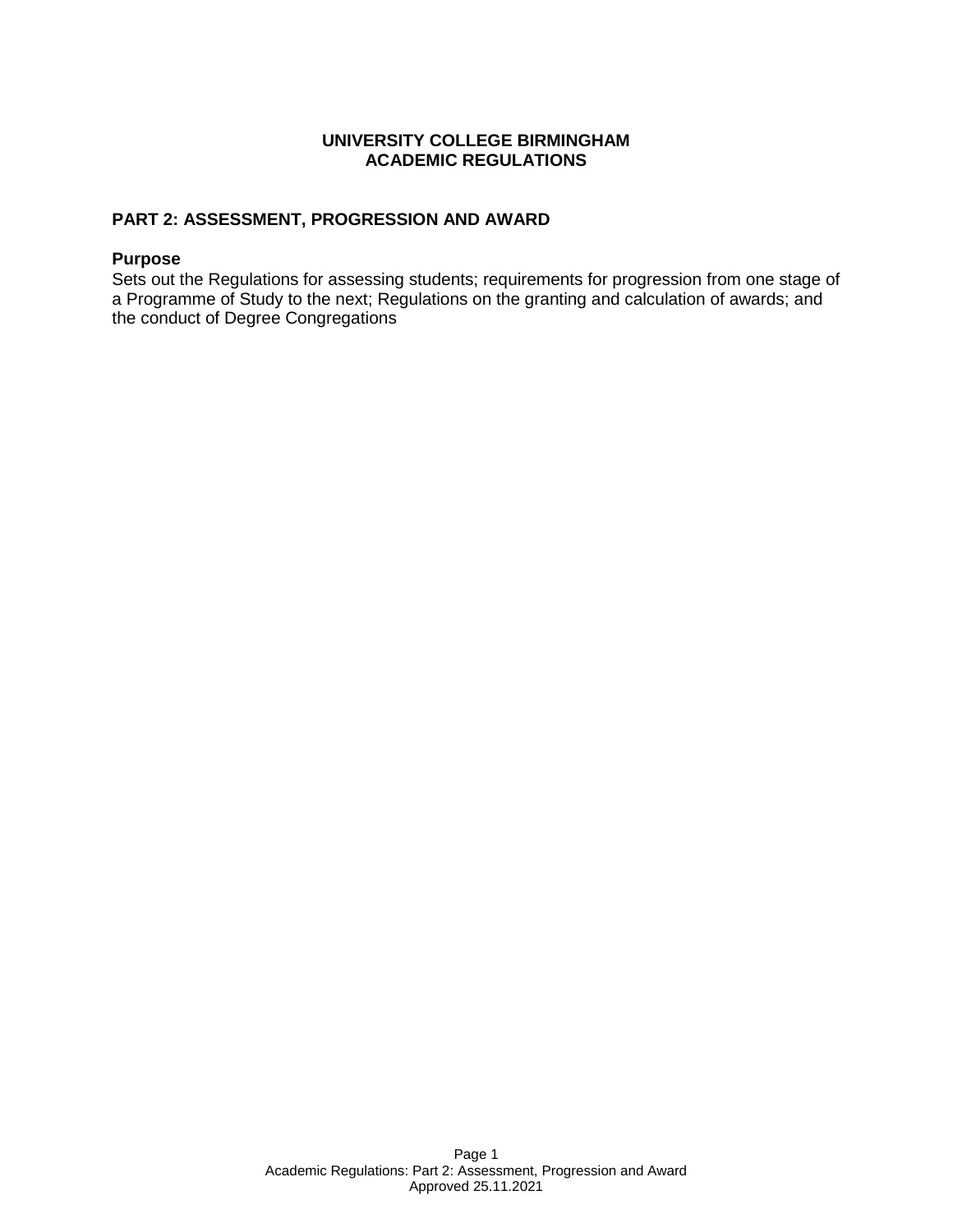# **Section 1: Assessment, Progression and Award**

### *1.1 Examiners*

# **1.1.1 General**

Students shall be examined by external and internal examiners.

### **1.1.2 Internal Examiners**

- a) Internal examiners are responsible for the assessment of the performance of students and are automatically members of a Board of Examiners that makes recommendations on progression and decisions on module marks and final awards.
- b) Actual membership of a Board may vary according to the size of the provision and the cases being considered.
- c) All members of the academic staff teaching on a programme are automatically designated to serve as internal examiners for that programme of study.
- d) The Pro Vice-Chancellor (Curriculum, Teaching and Learning) may appoint other internal examiners as he/she sees fit (such as an industry representative), taking care that the person appointed is clearly advised on the nature, role and proceedings of Boards of Examiners.

### **1.1.3 External Examiners**

- a) All nominations for the appointment of External Examiners must be approved by the University Senate or UCB Academic Board.
- b) The relevant authority with responsibility and oversight for the appointment of External Examiners shall be:
	- i) For UCB awards: The Academic Board of UCB
	- ii) For University of Birmingham awards: The Senate of The University of Birmingham
	- iii) For University of Warwick awards: The Senate of University of **Warwick**
- c) No award shall be awarded without participation in the assessment process of at least one examiner external to UCB, acting as a full member of the relevant Board of Examiners. Exceptions to this requirement shall be granted by Academic Board.
- d) For taught programmes of study the procedures for appointment, including eligibility criteria, and the role of External Examiners shall be as specified in the [Code of Practice on External](https://www.ucb.ac.uk/media/d2jjms3m/ucb-external-examiner-code-of-practice.pdf)  [Examining.](https://www.ucb.ac.uk/media/d2jjms3m/ucb-external-examiner-code-of-practice.pdf)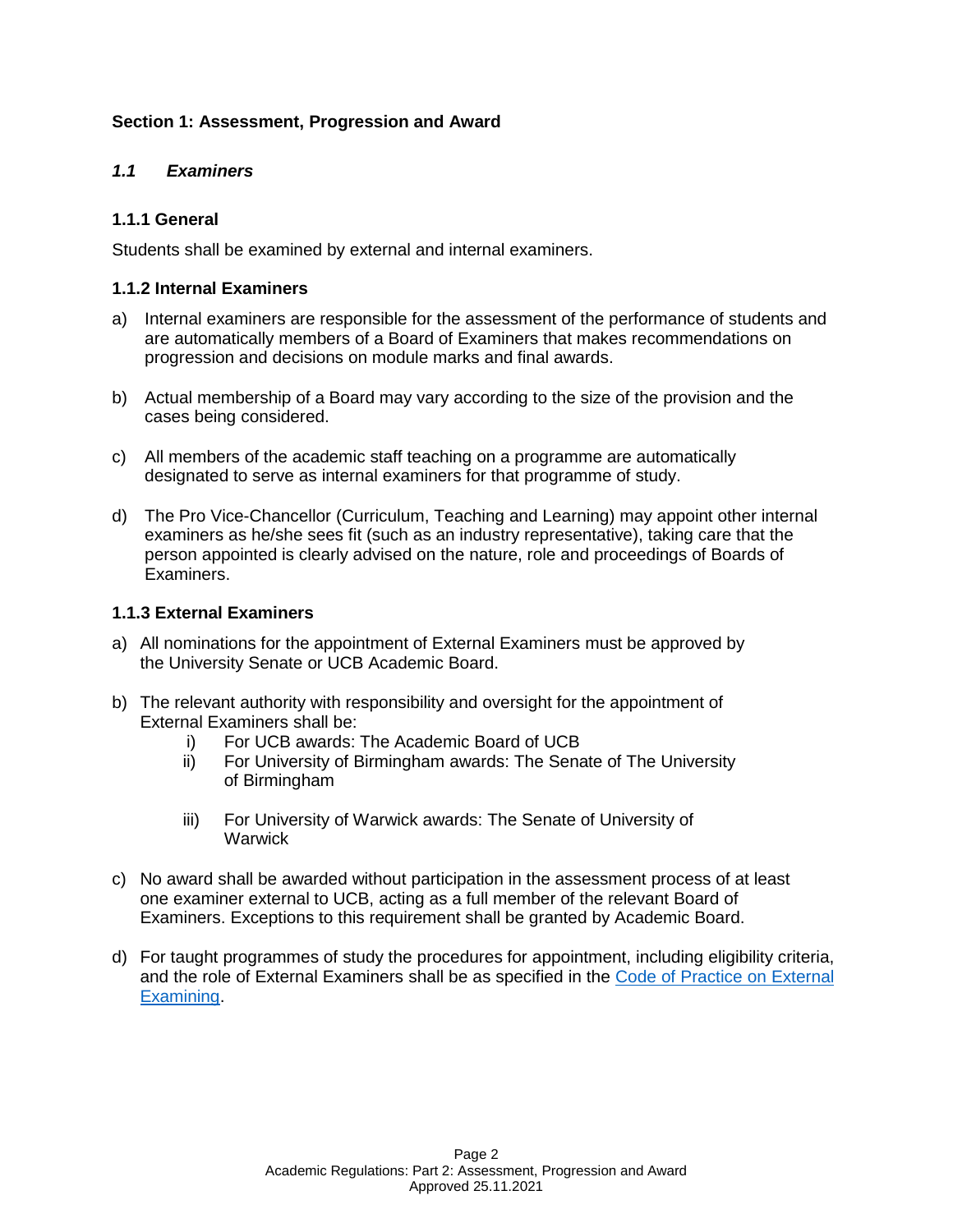# *1.2 Assessment of Taught Programmes*

# **1.2.1 General**

- a) All modules must be assessed. The purpose of assessment is to measure the achievement of the intended learning outcomes. The form(s) of assessment for any module shall be appropriate for this purpose.
- b) Assessment of modules shall be consistent with the principles specified in the [Code of](https://www.ucb.ac.uk/media/hunnlfdt/cop-taught-prog-module-assessment-and-feedback.pdf)  [Practice on Programme and Module Assessment and Feedback.](https://www.ucb.ac.uk/media/hunnlfdt/cop-taught-prog-module-assessment-and-feedback.pdf)
- c) Assessment should not be excessive. In the case of Undergraduate programmes, in normal circumstances there should be no more than six formal written examinations of three hours' duration or equivalent for each 120 credits of the programme.
- d) Linked modules may be assessed by means of combined assessment, e.g. a single examination paper, essay or project.
- e) The timing of assessment shall be as follows:
	- (i) In the case of undergraduate programmes, modules must normally be assessed within the academic year in which they are taken and may be assessed within the semester in which they are taken.
	- (ii) In the case of postgraduate taught and graduate taught programmes, modules must normally be assessed within 12 months of being commenced, unless otherwise specified in the appropriate module description and approved by the Academic Board or a delegated authority.
- f) The assessment of each module shall generate a single mark between 0 and 100 except in cases specified by the Academic Board or a delegated authority where the mark shall be pass or fail. Linked modules shall produce a single mark.
- g) A Student who does not attempt a required element of a module's assessment by failing to attend a required examination without adequate cause or failing to complete other assessed work shall be awarded a grade / mark of NS / 0 for that element (or fail where appropriate). Note also the requirements in respect of Academic duty in relation to assessment and Reasonable diligence below.
- h) A module shall be passed if the Student has demonstrated the achievement of the module's specified learning outcomes.
- i) The pass mark for level 3, 4, 5 and 6 modules is 40. There may be exceptions to this where it is required by external bodies. Such exceptions shall be agreed by the Academic Board or a delegated authority.
- j) The pass mark for level 7 modules is 50.
- k) Marks awarded for each module will be provisional until confirmed by the relevant Board of Examiners. Subject to this provision, Students shall be given informal guidance with regard to their academic performance in accordance with the [Code of](https://www.ucb.ac.uk/media/hunnlfdt/cop-taught-prog-module-assessment-and-feedback.pdf)  [Practice on Programme and Module Assessment and Feedback.](https://www.ucb.ac.uk/media/hunnlfdt/cop-taught-prog-module-assessment-and-feedback.pdf)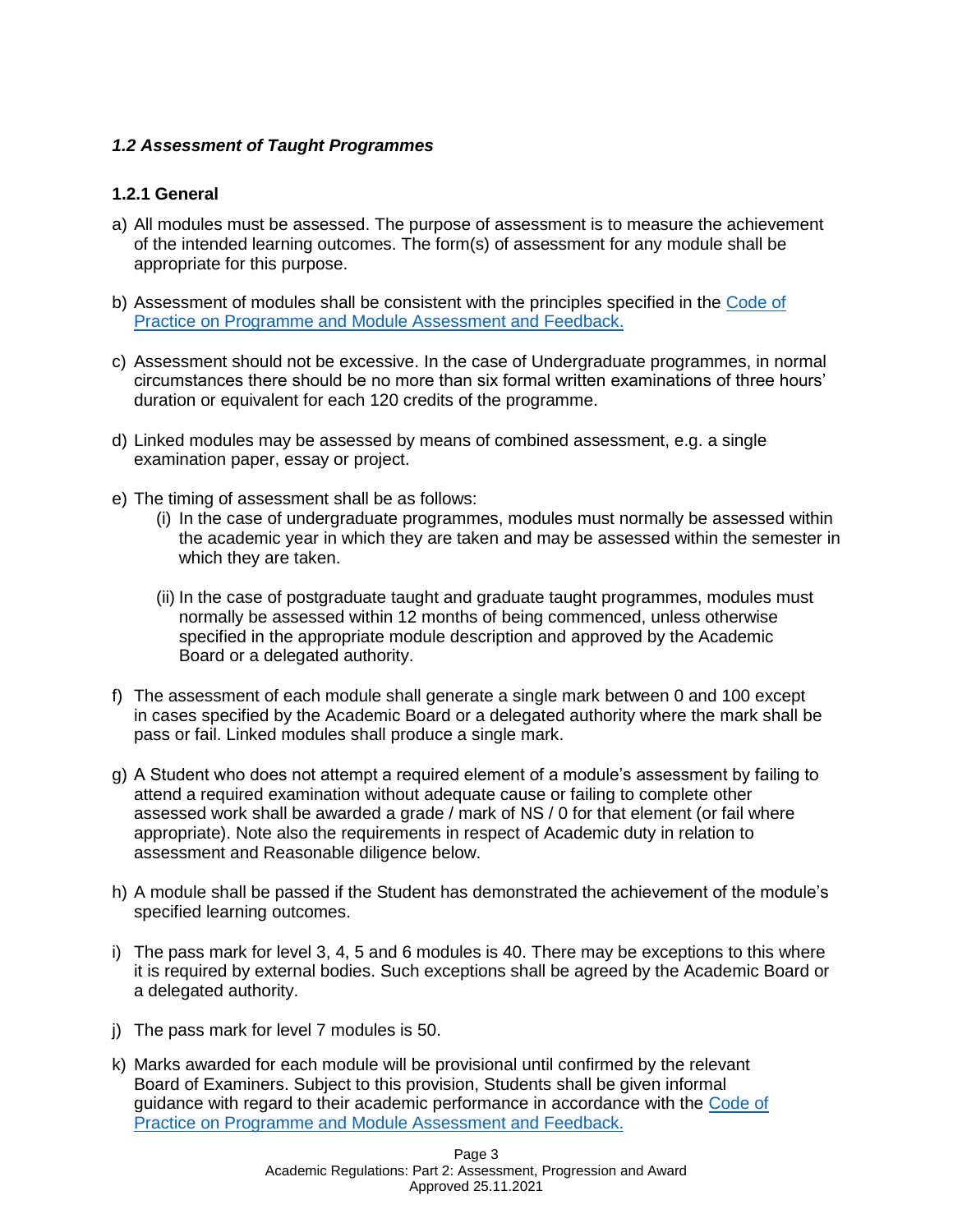- l) In order to obtain credit in a module a Student must have gained at least the specified pass mark for the module and completed any other requirements to the satisfaction of the Board of Examiners.
- m)Credit may be awarded only for successful completion of the stated learning outcomes of the module. On undergraduate programmes only, where the positive aspects of the overall performance within the module outweigh the area of failure, 'compensation' of a weak achievement by a strong performance elsewhere should be allowed only in relation to assessments within a single module, or between assessments across linked modules which share an integrated assessment, which leads to a single mark.
- n) Module marks will be expressed on a Student's official transcript as a numerical value between 0 and 100 where such marks are generated. Otherwise marks shall be expressed as 'pass' or 'fail', except in the case of Work Placement which is graded either pass, merit, distinction or fail
- o) Credit weighted mean mark (hereafter referred to as the weighted mean mark) of a set of modules means the sum of the product of the marks attained in each module and the credit values of the module, divided by the sum total of the credit value of the modules required.
- p) The weighted mean mark at level 5 and 6 will be used to determine the degree classification for Bachelors degrees as detailed in 1.3.1 c below.

### **1.2.2 Assessment of Non-credit Bearing Requirements**

- a) Where programmes are permitted to have non credit-bearing requirements (as per section 1), assessment of such requirements will be consistent with procedures as set out in the [Code of Practice on Programme and Module Assessment and Feedback.](https://www.ucb.ac.uk/media/hunnlfdt/cop-taught-prog-module-assessment-and-feedback.pdf)
- b) The assessment of such elements shall be pass or fail.
- c) Marks for such elements will be expressed on a Student's transcript, as 'pass' or 'fail'.
- d) Opportunities to retrieve failure in such requirements shall be as specified in the programme requirements. The expectation is that these shall normally be equivalent to those available for the academic components of the programme (see below). There may, however, be occasions where opportunities differ due to the requirements of professional bodies.

### **1.2.3 Professional, Statutory and Regulatory Body requirements**

Where a programme leads to recognition or conferment of a status by professional, statutory or regulatory body details of additional requirements or conditions are detailed in the Programme Specification. These may be separate from requirements for Fitness to Practice.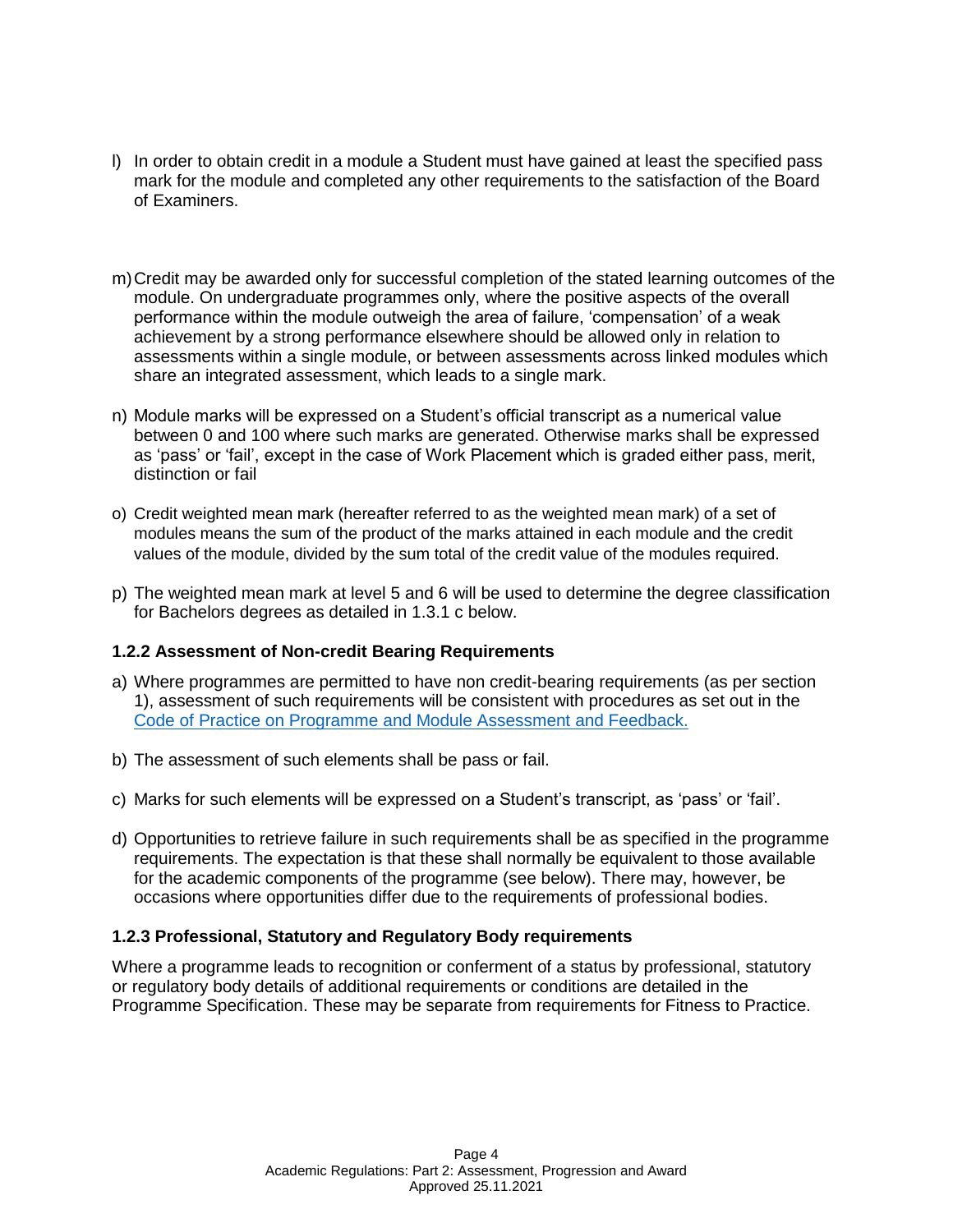# **1.2.4 Conduct of Assessment – Written Examinations**

### a) Responsibilities

i) The Deputy Registrar shall be responsible for the arrangements and conduct of all formal written examinations held during designated examination periods.

### b) Liaison with the Examinations Office

Each module leader for modules including assessment by written examination shall be responsible for liaison with the relevant section of the Examinations Unit.

### c) Examination Question Papers

- i) The Deputy Registrar or his/her nominee shall have responsibility for ensuring that, where necessary, examination question papers are submitted to External Examiners for approval as per the UCB's [Code of Practice on External Examining](https://www.ucb.ac.uk/media/d2jjms3m/ucb-external-examiner-code-of-practice.pdf) and the University of Birmingham Code of Practice on External Examining (Taught Provision) as appropriate.
- ii) The Executive Dean of School or his/her nominee shall have responsibility for ensuring that suitably verified and formatted examination question papers are forwarded to the Examinations Unit by any deadlines set by the Deputy Registrar.
- iii) Examination question papers shall be in the format specified in the [Code of Practice](https://www.ucb.ac.uk/media/mr4b2sbj/code-of-practice-on-the-conduct-of-formal-written-examinations-december-2020.pdf)  [on the Conduct of Formal Written Examinations.](https://www.ucb.ac.uk/media/mr4b2sbj/code-of-practice-on-the-conduct-of-formal-written-examinations-december-2020.pdf)

### d) Examination Sittings

The conduct of written examinations shall be as specified in the [Code of Practice on the](https://www.ucb.ac.uk/media/mr4b2sbj/code-of-practice-on-the-conduct-of-formal-written-examinations-december-2020.pdf)  [Conduct of Formal Written Examinations](https://www.ucb.ac.uk/media/mr4b2sbj/code-of-practice-on-the-conduct-of-formal-written-examinations-december-2020.pdf) and the [Student Code of Conduct for Examinations.](https://www.ucb.ac.uk/media/m5gholcx/student-code-of-conduct-for-examinations.pdf) In addition:

- i) Written examinations shall be supervised by invigilators appointed by UCB.
- ii) Students must verify their identity during an examination sitting by means of a Student ID card or another suitable form of photographic identification (as specified in the [Student Code of Conduct for Examinations.](https://www.ucb.ac.uk/media/m5gholcx/student-code-of-conduct-for-examinations.pdf)). Failure to do so shall constitute an examination irregularity and a disciplinary offence.
- iii) A candidate can only enter the exam room in the first 30 minutes after the start of an examination. A candidate is not normally allowed to leave the exam room in the first hour of the start or in the last 15 minutes of the end of the examination and then only with the permission of the invigilator. If at any time after the first hour, but before the last 15 minutes of the examination, a candidate wishes to hand in his/her script, the candidate should attract the attention of the invigilator and remain seated until the script has been collected. Any candidate who leaves the examination room without the express permission of the invigilator shall be deemed to have withdrawn from the examination and shall not be readmitted to the examination room. If a candidate wishes to communicate with an invigilator, he/she should raise his/her hand and wait until the invigilator is able to attend him/her. A candidate wishing to leave the examination room temporarily must first attract the attention of an invigilator who will arrange for the candidate to be escorted.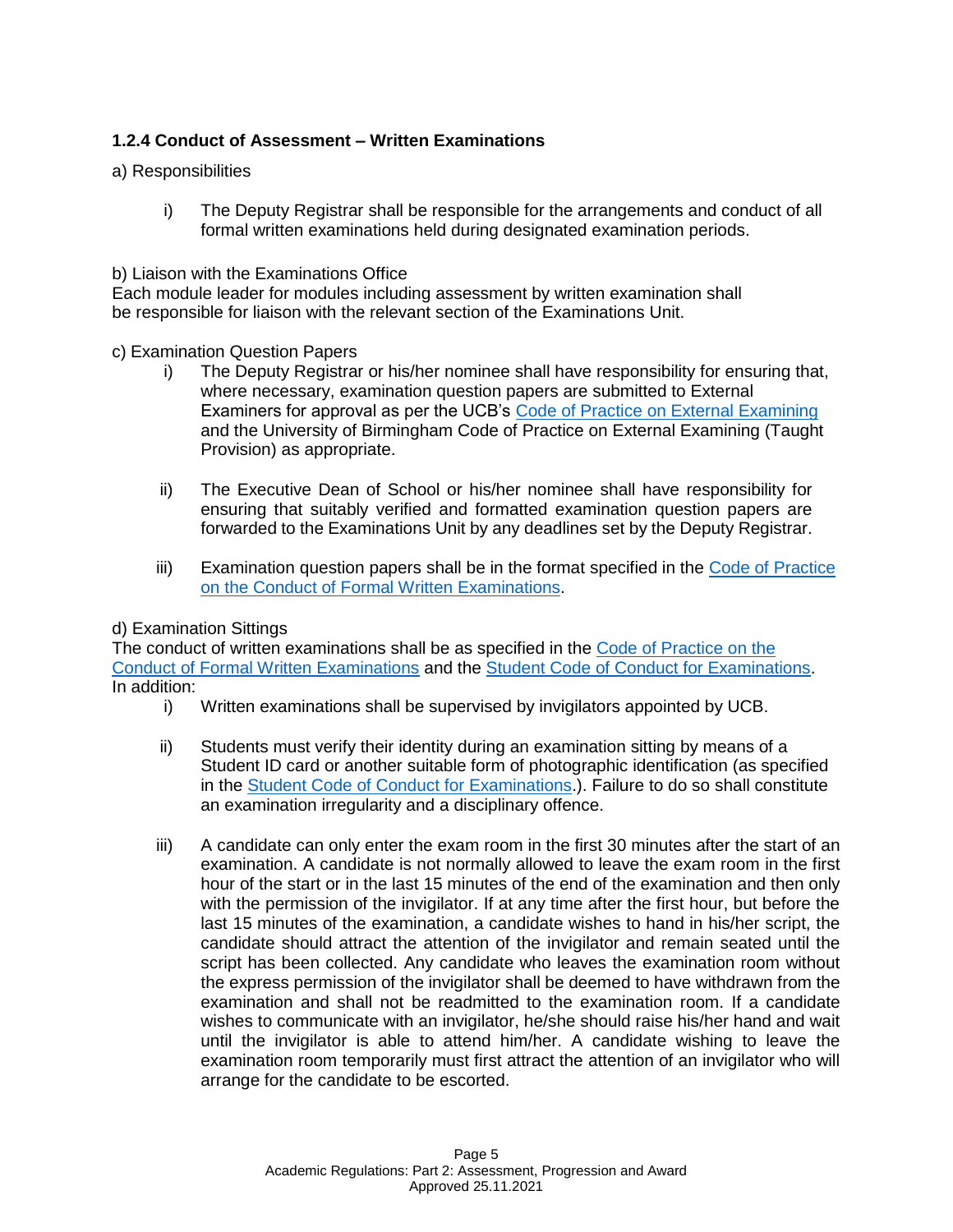- iv) Failure to comply with written or oral examination instructions and/or the instructions of invigilators and/or creating a disturbance shall constitute an examination irregularity. Any such examination irregularity shall be reported to the Deputy Registrar or his or her nominee who shall have power to remove the student from the examination room, and take such further steps as he or she may consider necessary including action under the Code of Practice for Plagiarism and Academic Misconduct.
- v) The invigilator will submit a written report detailing the allegation of examination irregularity to the Deputy Registrar normally within twenty-four hours of the conclusion of the sitting and the Head of Department will be informed. The Executive Dean of School will investigate the matter further. Where it has been established after investigation that an examination irregularity has occurred, the case (taking into account the seriousness and nature of the misdemeanour) will be reported to the Examination Board and if necessary the Disciplinary Code will be invoked. Further details can be found in the [Code of Practice on Plagiarism and](https://www.ucb.ac.uk/media/sb3nznc1/cop-on-plagiarism-and-academic-misconduct-december-2020.pdf)  [Academic Misconduct.](https://www.ucb.ac.uk/media/sb3nznc1/cop-on-plagiarism-and-academic-misconduct-december-2020.pdf)
- vi) Answers must be written in longhand in answer books and/or other papers provided as per the instructions on examination question paper rubrics, apart from exemptions made for particular Students as specified below, and be legible. Students who submit scripts, answers, or parts of answers which examiners find illegible may be liable to penalty. If the examiners decide that it is necessary to obtain a legible transcript before a script may be marked, the Student concerned will be liable for the cost of producing the transcript.
- vii) Alternative examination arrangements, including exemption to the requirement to provide answers written in longhand, will be made where, on the basis of a temporary or permanent disability, UCB considers that the standard arrangements would place a Student at an unfair disadvantage. The Examinations Unit will have ultimate responsibility for determining what arrangements will be made for individual students but will be advised by the UCB's Academic Support Services. Procedures for alternative examination arrangements shall be as specified in the Code of Practice on the Reasonable Adjustments for Students in Formal Written Examinations.
- e) Distribution and Return of Answer Books
	- i) Arrangements for the distribution and return of completed answer books and other papers from examination venues and the Examinations Unit shall comply with the requirements of the Deputy Registrar.
	- ii) All answer books and other papers shall remain confidential to the examiners and shall be destroyed after a period of not less than twelve months after the last engagement of the student with the University.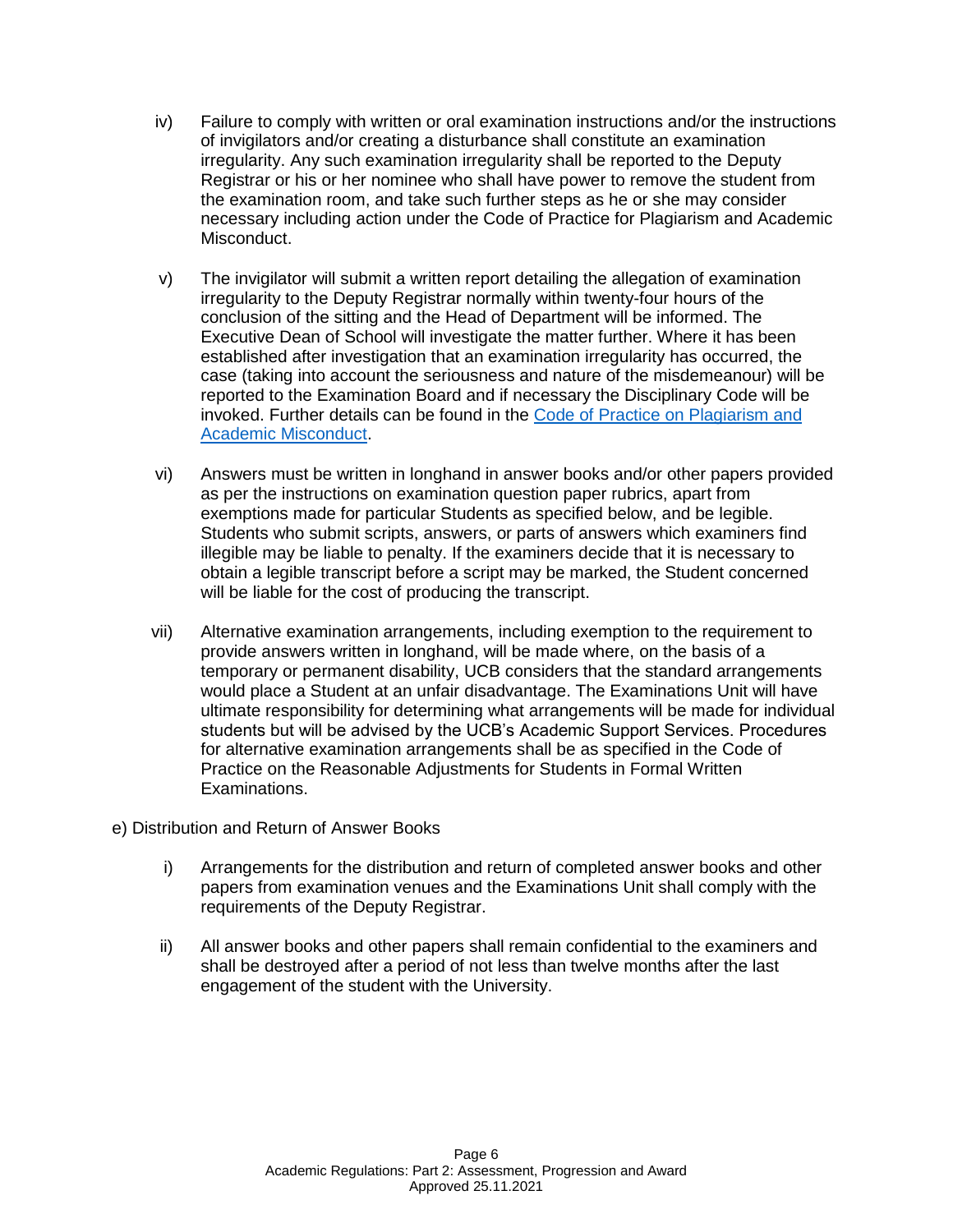# **1.2.5 Conduct of Assessment – Other Forms of Examination**

The Academic Board or a delegated authority shall have responsibility for ensuring the conduct of all other forms of examination other than written examinations (e.g. oral and practical examinations; examination by dissertation, project work and continuous assessment) is fair and is consistent with the requirements of the [Code of Practice on](https://www.ucb.ac.uk/media/hunnlfdt/cop-taught-prog-module-assessment-and-feedback.pdf)  [Programme and Module Assessment and Feedback.](https://www.ucb.ac.uk/media/hunnlfdt/cop-taught-prog-module-assessment-and-feedback.pdf) . Such conduct shall be approved in consultation with External Examiners.

### **1.2.6 Determination of Results of Assessment**

- a) The results of modules shall be determined by Boards of Examiners appointed for the purpose. Boards of Examiners shall comprise internal and external duly appointed members.
- b) Boards of Examiners shall use the results of modules to make decisions or recommendations on final Awards and progression.
- c) The Academic Board or a delegated authority shall have responsibility for establishing codes of practice for the composition and conduct of Boards of Examiners meetings.

### **1.2.7 Consideration of Extenuating Circumstances or Other Extraneous Factors by**

#### **Boards of Examiners**

- a) There shall be provision for Boards of Examiners to take account of the effect of any illness or other serious adverse circumstances, i.e. extenuating circumstances, on Students' academic performance via the mechanism of extenuating circumstances panels as defined in the [Code of Practice on Programme and Module Assessment](https://www.ucb.ac.uk/media/hunnlfdt/cop-taught-prog-module-assessment-and-feedback.pdf)  [and Feedback.](https://www.ucb.ac.uk/media/hunnlfdt/cop-taught-prog-module-assessment-and-feedback.pdf) Such circumstances shall include where Students are prevented by illness or other sufficient cause from attending examinations or completing assessments.
- b) It is the responsibility of the individual Student to bring to the attention of the relevant Boards of Examiners, via the extenuating circumstances procedure, any such circumstances he or she wishes to have taken into account before the meeting of the relevant Extenuating Circumstances Board takes place.
- c) Procedures adopted by Boards of Examiners to consider extenuating circumstances and make consequent decisions shall be fair, equitable and transparent and shall be subject to the scrutiny of the Academic Board or a delegated authority.
- d) Where a claim has been judged valid by the Extenuating Circumstances Board, the Board of Examiners will be informed that there are valid extenuating circumstances which should be taken into consideration by the Board and the Board will be advised to exercise its discretion as it sees fit, in accordance with the Assessment Regulations. This may take the form of permitting a re-sit or reassessment opportunity as a first attempt or where the student may not be eligible, permitting a pass where performance at an assessment is border-line, or other such action as the Board sees fit.
- e) Where a Board of Examiners accepts that extenuating circumstances have affected academic performance, the board shall normally make an award or progress decision which is consistent with the performance which, on the evidence available to it, the Board reasonably judges the student would have achieved if their performance had not been affected by extenuating circumstances.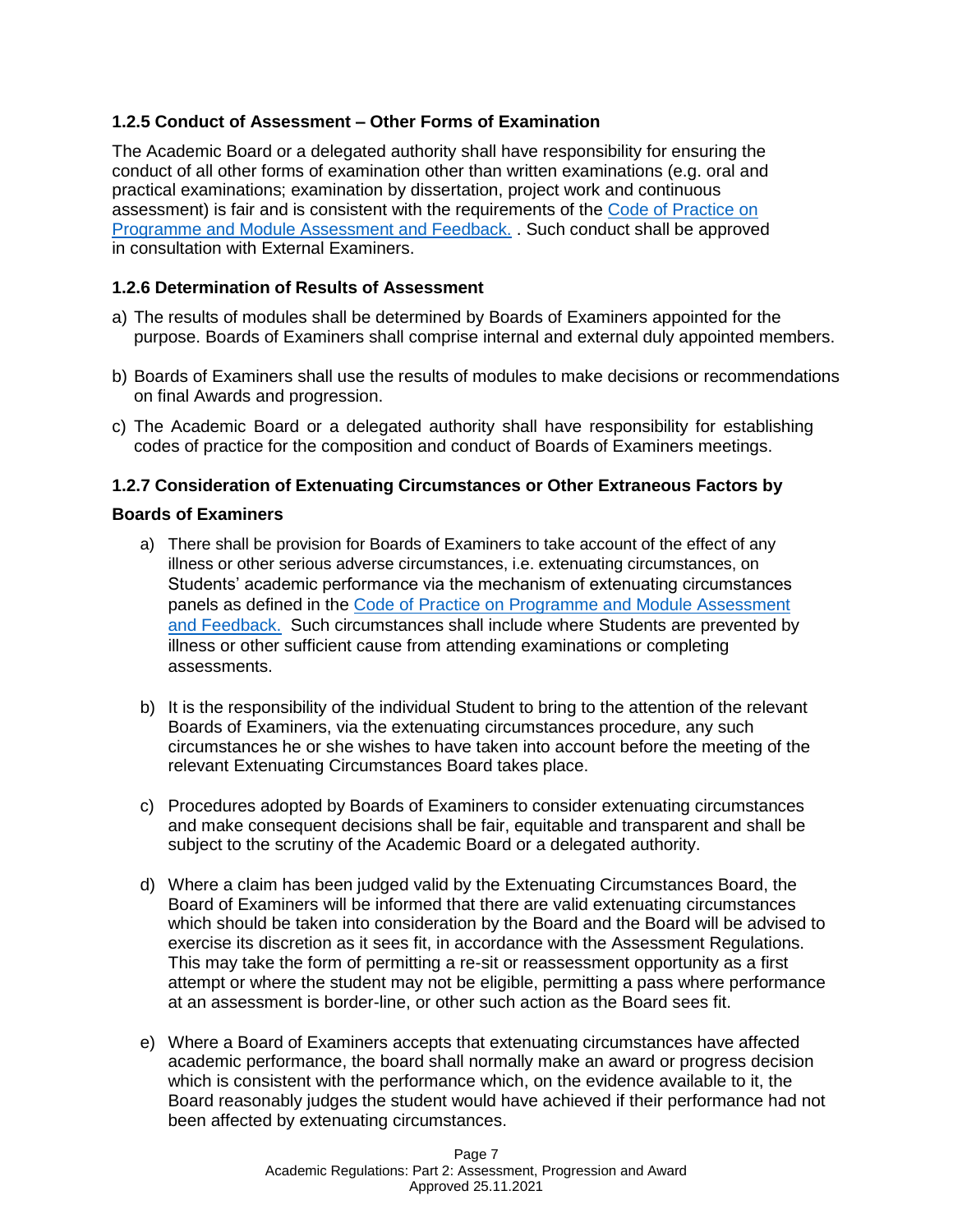f) In exceptional circumstances, where a Board of Examiners considers that a Student is unable to complete the requirements of his or her programme due to serious illness or other significant cause, the Board may recommend the award of an aegrotat degree, diploma or certificate. This recommendation replaces any decision to award a lower alternative qualification for which the Student may have obtained sufficient credit. Such recommendations must be made in accordance with the [Code of Practice on](https://www.ucb.ac.uk/media/hunnlfdt/cop-taught-prog-module-assessment-and-feedback.pdf)  [Programme and Module Assessment and Feedback](https://www.ucb.ac.uk/media/hunnlfdt/cop-taught-prog-module-assessment-and-feedback.pdf) and shall be subject to the approval of the Academic Board or a delegated authority. An aegrotat degree should be unclassified. Degrees which are subject to fitness to practise requirements shall not be awarded as aegrotat degrees.

g) In exceptional circumstances, where a Student has died having fully completed the requirements of their programme of study but has not graduated or been formally awarded the qualification, Boards of Examiners may recommend the posthumous award of the qualification subject to the approval of the Examination Board.

- h) Marks shall not normally be adjusted in the light of extenuating circumstances and the mark(s) determined by the Board of Examiners will therefore reflect precisely the student's actual performance irrespective of those circumstances.
- i) A confidential written record shall be kept of any decisions or recommendations made in the light of extenuating circumstances and of cases where the mark achieved has been affected by such factors. Such information shall be made available to the Board of Examiners in subsequent years where this is relevant to the determination of the degree classification or other decisions to be taken by the board in relation to the student concerned.
- j) Boards of Examiners shall have delegated authority from Academic Board, to make final award and progress decisions within Regulations.
- k) Boards of Examiners shall have delegated authority from Academic Board, to make final Award and progress decisions notwithstanding Regulations where such decisions have been made on the basis of extenuating circumstances.
- l) In the event that a decision of a Fitness to Practice Committee or Academic Misconduct meeting relates to the progress of a student on a programme, or specifies a decision relating to marks or the opportunity to resubmit an assessment, this decision will bind the Board of Examiners and all rights of appeal in respect of that decision will be in accordance with the [Code of Practice on Plagiarism and Academic Misconduct](https://www.ucb.ac.uk/media/sb3nznc1/cop-on-plagiarism-and-academic-misconduct-december-2020.pdf) and the relevant Fitness to Practice Policy.
- m) Decisions made in accordance with this Regulation shall be final, unless a subsequent error in the record or incorrect application of regulations is identified. In such circumstances, the Chair of the Board of Examiners concerned shall have delegated authority after consulting with External Examiners (or one of their number appointed for the purpose of the Board), to make a revised determination of the result, final Award and/or progress decision in question.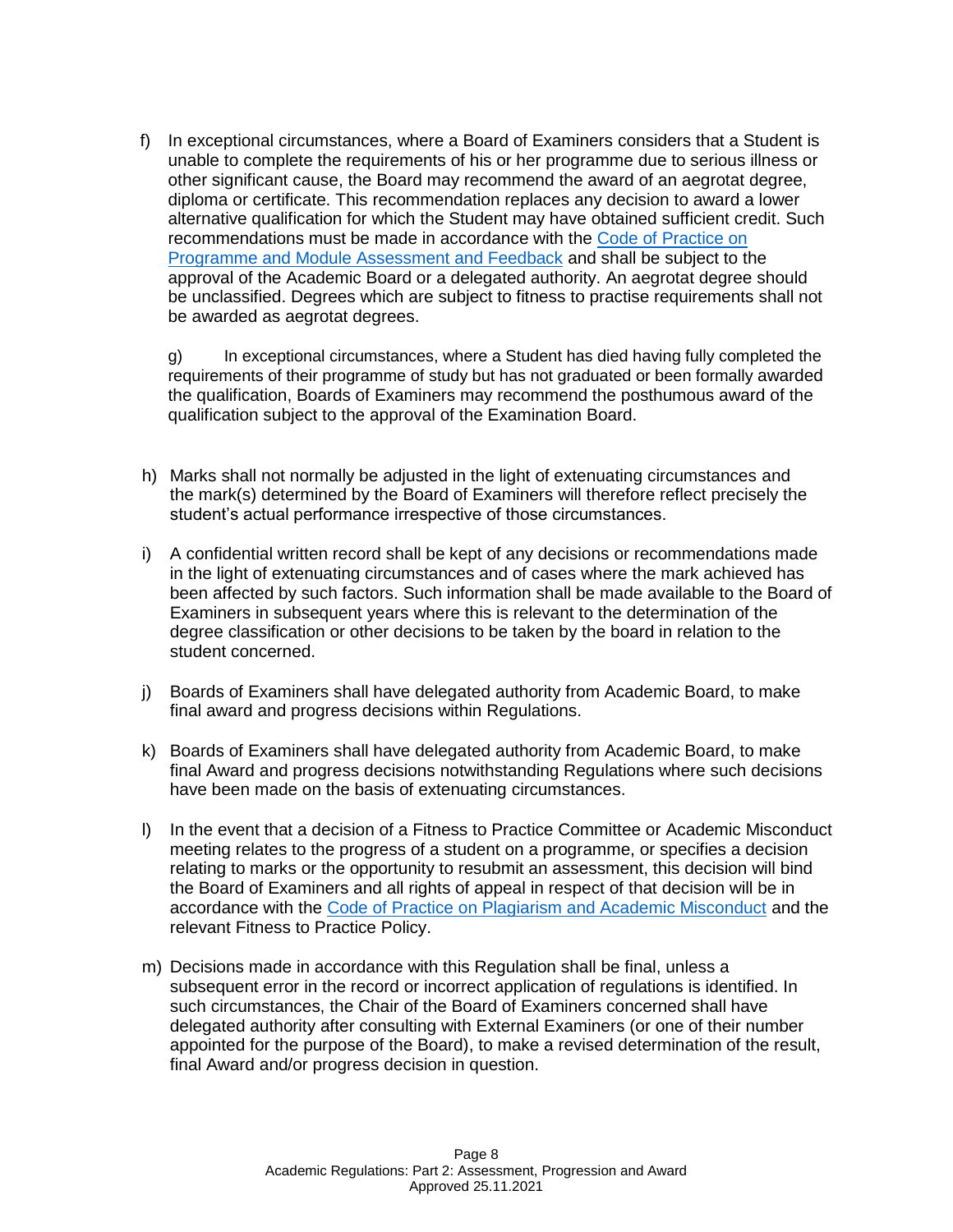### **1.2.8 Failure in Assessment**

- a) Subject to sub-clause 1.2.8 (b) below, all students who fail a module, shall have one opportunity to retrieve the failure, either by re-assessment (i.e. re-sitting the examination and/or resubmitting coursework) or repetition. Such opportunity shall be normally provided and taken within one year of the initial failure except when, for reasons of frequency of module delivery, the Academic Board or a delegated authority has agreed otherwise.
- b) Where a student fails a module due to the failure of an internal hurdle, the mark shall be recorded as a fail for that module. If the student passes the module at resit stage, the mark will be capped at the pass mark as per 1.2.8 i.
- c) Boards of Examiners shall determine whether a student shall be reassessed in or repeat a failed module. In normal circumstances Boards of Examiners will require reassessment unless repetition of the module is specifically justified (due to the nature of the module or the student's academic circumstances).
- d) The following applies where students are to be re-assessed in a module:
	- i) The student is required to complete such further assessment as specified by the Board of Examiners so as to demonstrate achievement of the stated learning outcomes.
	- ii) The further assessment shall be taken at the next available opportunity.
	- iii) Re-assessment of a module as defined within these regulations does not carry additional tuition fee liability.
	- iv) Unjustified absence from the re-examination or failure to submit required work will be counted as a failure in the re-assessment and a mark of 0 shall be awarded as specified in Academic Duty to Attempt Assessment below.
	- v) The Student may be designated as an External Resit Student in which case he or she shall, subject to (i) –(iv) above, remain subject to University Legislation but shall only be entitled to access only such academic and other resources and facilities as the University shall from time to time determine.
- e) The following applies where students are to repeat a module:
	- i) The student is required to attend all teaching sessions and to complete all the assessment requirements associated with the module in order to achieve the stated learning outcomes.
	- ii) The module should normally be repeated within one year of the initial failure.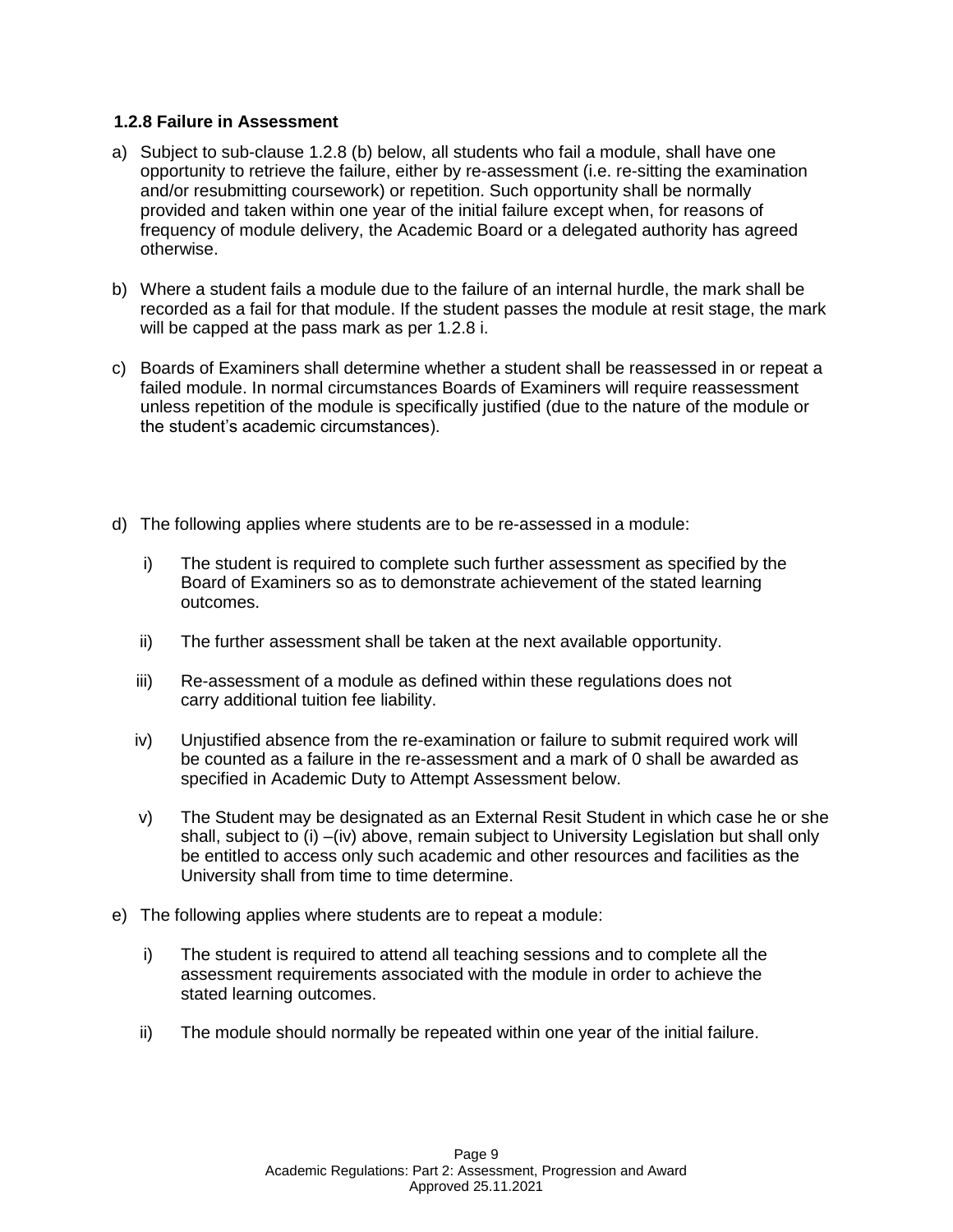- iii) Repeating a module as defined within these Regulations renders a student liable to an additional tuition fee liability. This is a proportion of the standard tuition fee, depending on the number of credits to be repeated and whether the student is classified as Home/EU, Islands or Overseas. The Nature of some modules (e.g. laboratory-based modules) means that retrieval of failure can only be by means of repetition. Such modules should be designated 'repeat only' in module descriptions
- f) Undergraduate students shall normally be required to take the opportunities permitted to them to retrieve failure in all failed modules, irrespective of whether successful completion of the module or modules is defined as a requirement for progression or for the award of the qualification.
- g) With the agreement of the Head of Department a student required to be reassessed in or repeat a module may be allowed to choose a substitute module subject to programme requirements and availability. In such cases, the Student shall be required to attend the module in full and complete all the assessments. In such cases there will be an additional tuition fee liability. The Student shall be permitted one attempt at the substituted module.
- h) A student undertaking a module(s) at an overseas institution, approved to substitute for a UCB module(s), shall be subject to the assessment rules of that institution. They shall be permitted an opportunity to retrieve failure either at that institution or at the UCB.
- i) Students may not normally be reassessed in or repeat any module for which they have obtained credit, except for students with extenuating circumstances.

In such a circumstance, the mark used for calculating a Student's weighted mean mark and progress or final degree classification shall be the mark obtained in the repeat attempt. If a Student fails at the repeat attempt, any previously gained credit in that module will not stand.

- j) Following an attempt to retrieve failure (via reassessment) the mark used for calculating a student's weighted mean mark and progress or final degree classification shall be:
	- i) The pass mark for that module if the student passes the module.
	- ii) The higher of the two fail marks if the student fails the module.
- k) The mark achieved following an attempt to retrieve failure of a module will be recorded on a student's transcript.
- l) Where a Board of Examiners accepts that a student's failure in a module is as a result of extenuating circumstances (as set out in the Determination of the results of assessment, above) then an additional attempt to retrieve the failure may be granted. The additional attempt shall be normally of the same status as the attempt affected by the extenuating circumstances, that is, either first or reassessment attempt (i.e. sit or re-sit). An additional attempt at a first sitting may therefore be followed by a further reassessment attempt.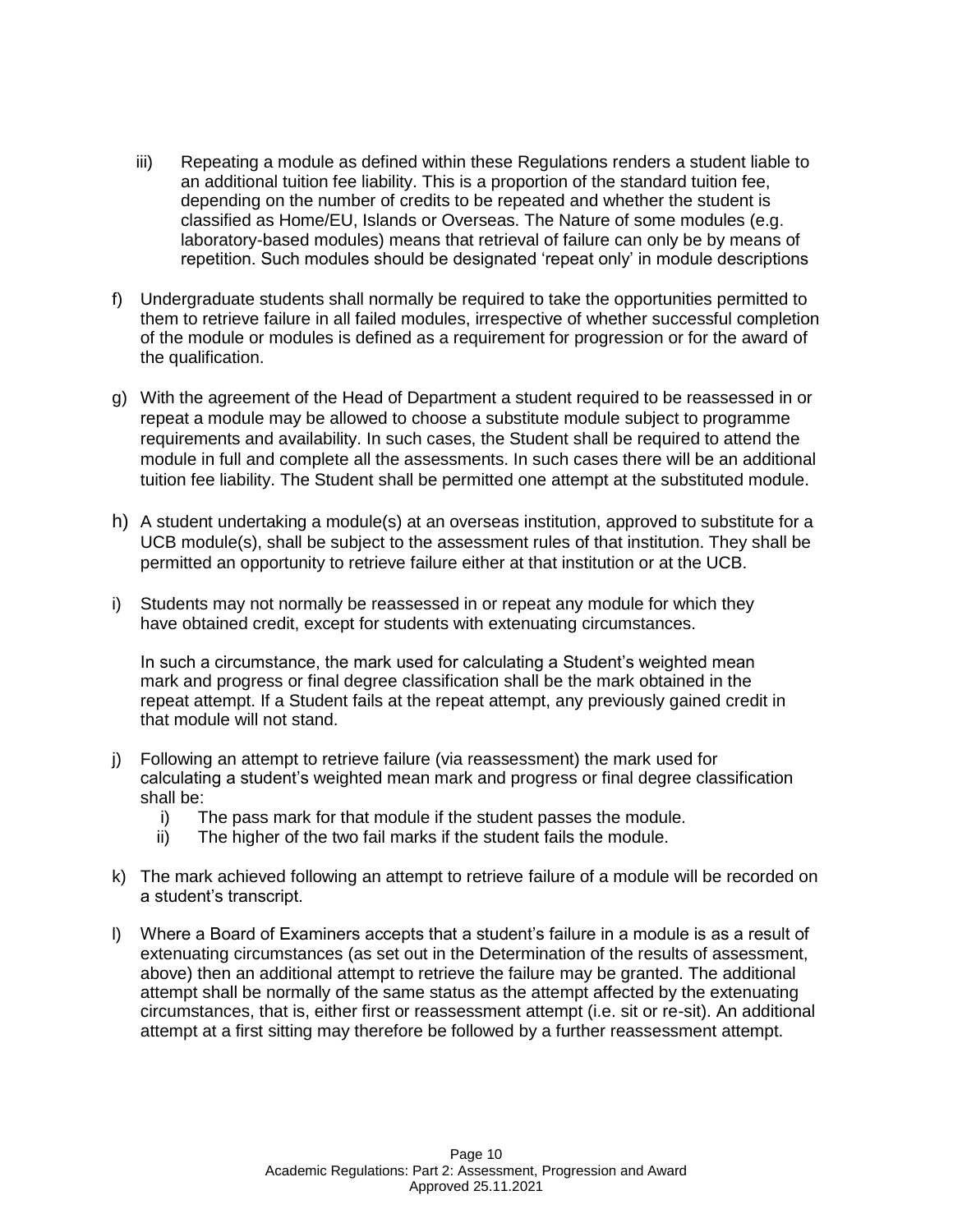### **1.2.9 Failure to Meet Professional Requirements**

- a) In Fitness to Practise, a student who is deemed to be failing or at risk of failing to meet the professional requirements of his or her programme as specified in the relevant Code of Professional Conduct and Fitness to Practise shall be subject to Fitness to Practise procedures as set out in the [Fitness to Practise Policy.](https://www.ucb.ac.uk/media/4xvnuj0v/studentfitnesstopractisepolicy.pdf)
- b) For all other programmes, the expectation shall be that students are offered opportunities to retrieve failure to meet any professional requirements (unrelated to academic performance) equivalent to those available for the academic components of the programme.
- c) Where a student's performance in relation to professional requirements is considered irredeemable (following any appropriate retrieval opportunities), the student may be eligible for the Award of an alternative academic qualification should their academic performance so merit. Such a qualification shall not provide professional status, as documented and approved in the programme specification.

### **1.2.10 Data Protection and Examinations**

- a) The University's Data Protection rules can be found here and these detail Data Subiects' Rights.
- b) Examination Scripts

The University is **not** obliged by Data Protection Regulations to provide exam scripts or the information recorded in them to students.

c) Examiners' Comments

Comments recorded by an examiner about the performance of a candidate in an examination may be personal data and are available to a student making a written request.

A request to access Examiners' comments form is available for this purpose from the Examinations Office. The University will provide examiner comments in a form that is both intelligible and appropriate. This may take the form of a photocopy of examiner's comments from the examination booklet front cover or where appropriate a typed copy of comments. The University must respond within 5 months or 40 days of the date the results are first published whichever is earlier.

#### Examination Marks

Students are not entitled to access examination or any assessment results before they are officially published. Students can make a written request for examination marks before the results are announced. The University must respond within 5 months or 40 days of the date the results are published whichever is earlier.

d) Students in financial arrears may have access to examination results however the University retains the right to withhold the award or written confirmation of the award until such time as the matter is settled with the Pro-Vice-Chancellor (Finance & Funding).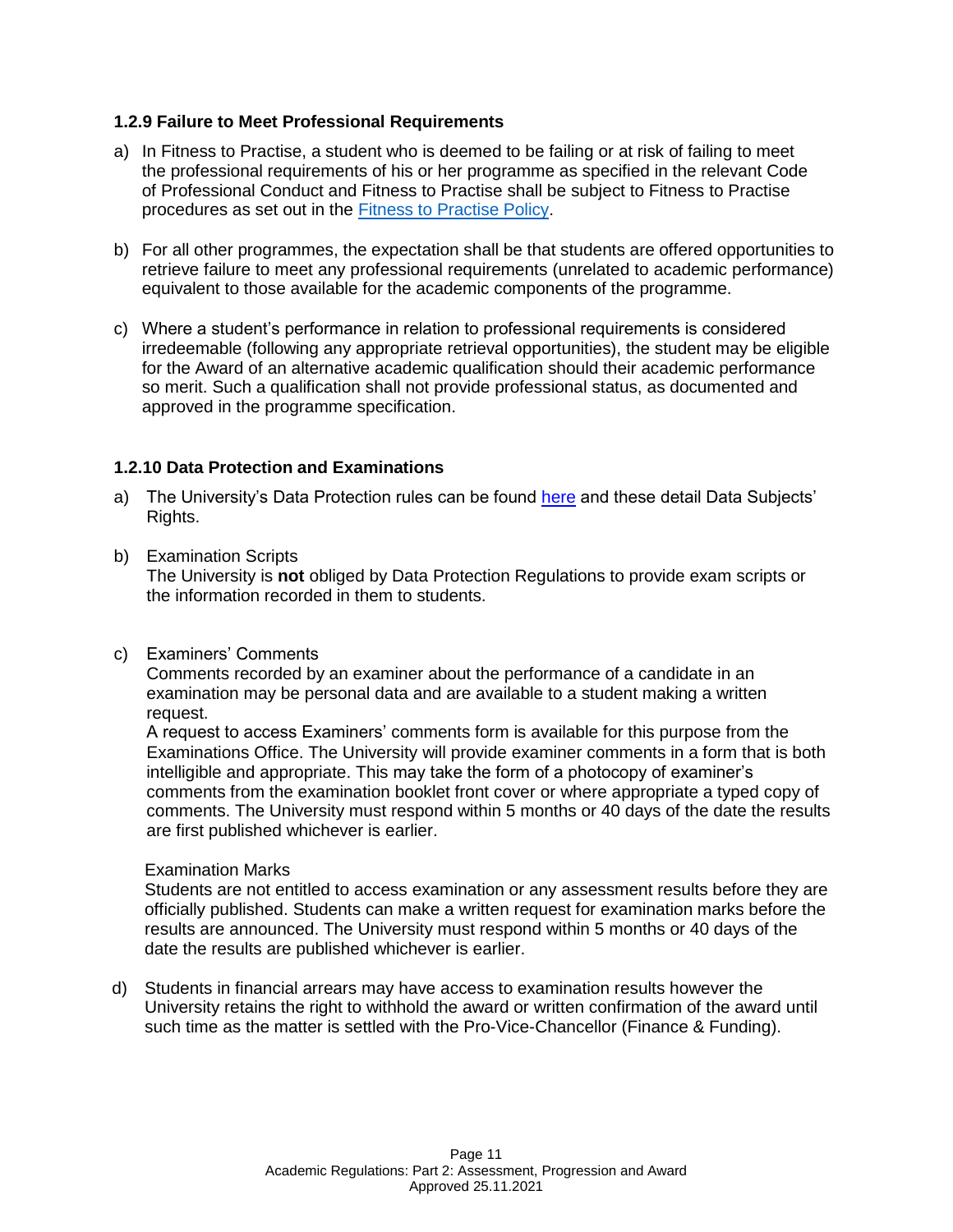# *1.3 Progression and Award – Taught Programmes*

### **1.3.1 Undergraduate Degree Programmes**

- a) Progression
	- i) Students are required to pass 100 credits at a given stage of a programme in order to progress to the subsequent stage. Where programmes have different requirements in terms of credits passed, this shall be agreed by the Academic Board or under delegated authority and shall be specified in the programme requirements.
	- ii) Any additional requirements for progression shall be stated in published programme requirements approved by the Validation and Approvals Committee of Academic Board.
	- iii) To be eligible to progress to the next stage of the programme following a year in industry, students will need to have met the necessary credit requirements.
- iv) Boards of Examiners may permit Students the opportunity to retrieve failure whilst on year abroad/in industry. For eligibility to progress to the stage of the programme following the year abroad/in industry, that year must be passed satisfactorily (i.e. at least 100 credits attained).
- v) Progression is no guarantee of achievement of the requirements for the final Award. Thus failed credits may need to be redeemed even if progression is allowed.
- vi) The requirements for progression from foundation degree to an honours degree shall be as stated in the programme requirements approved by the Academic Board or under delegated authority, and will include at least 200 credits, 100 credits of which must be at level 5 or higher. Full details can be found in the [Code of Practice on Programme and](https://www.ucb.ac.uk/media/hunnlfdt/cop-taught-prog-module-assessment-and-feedback.pdf)  [Module Assessment and Feedback.](https://www.ucb.ac.uk/media/hunnlfdt/cop-taught-prog-module-assessment-and-feedback.pdf)
- vii) Credits from level 3 modules do not contribute to progression from stage 1 or above.
- viii) Assessment performance at the end of the first semester of study of Level P (Level 3) is a very good indicator of capability. Students showing strong academic capability at this point are eligible to 'fast track' to the year 1 (level 4) of the relevant programme subject to meeting the following criteria. To progress on a 'fast track' from Level P to a relevant undergraduate degree programme after one semester of study, a student must have achieved a mark of 50 or more in each module taken in that semester and have gained a weighted mean mark of at least 60 from all modules taken in that semester.
- ix) In addition to being eligible to 'fast track' to Year One of their programme based on the academic criteria above, students may also apply to transfer to Year one of another relevant programme. Applications for transfer to other programmes will be dealt with by the Admissions Unit. Whilst there is no automatic right of progression to other programmes, the Admissions Unit will deal sympathetically with such requests.
- x) The Academic Board or a delegated authority may permit Students on relevant programmes to intermit their studies, normally between stages 2 and 3, in order to undertake an industrial placement. The requirements relating to such placements shall be specified separately in programme requirements.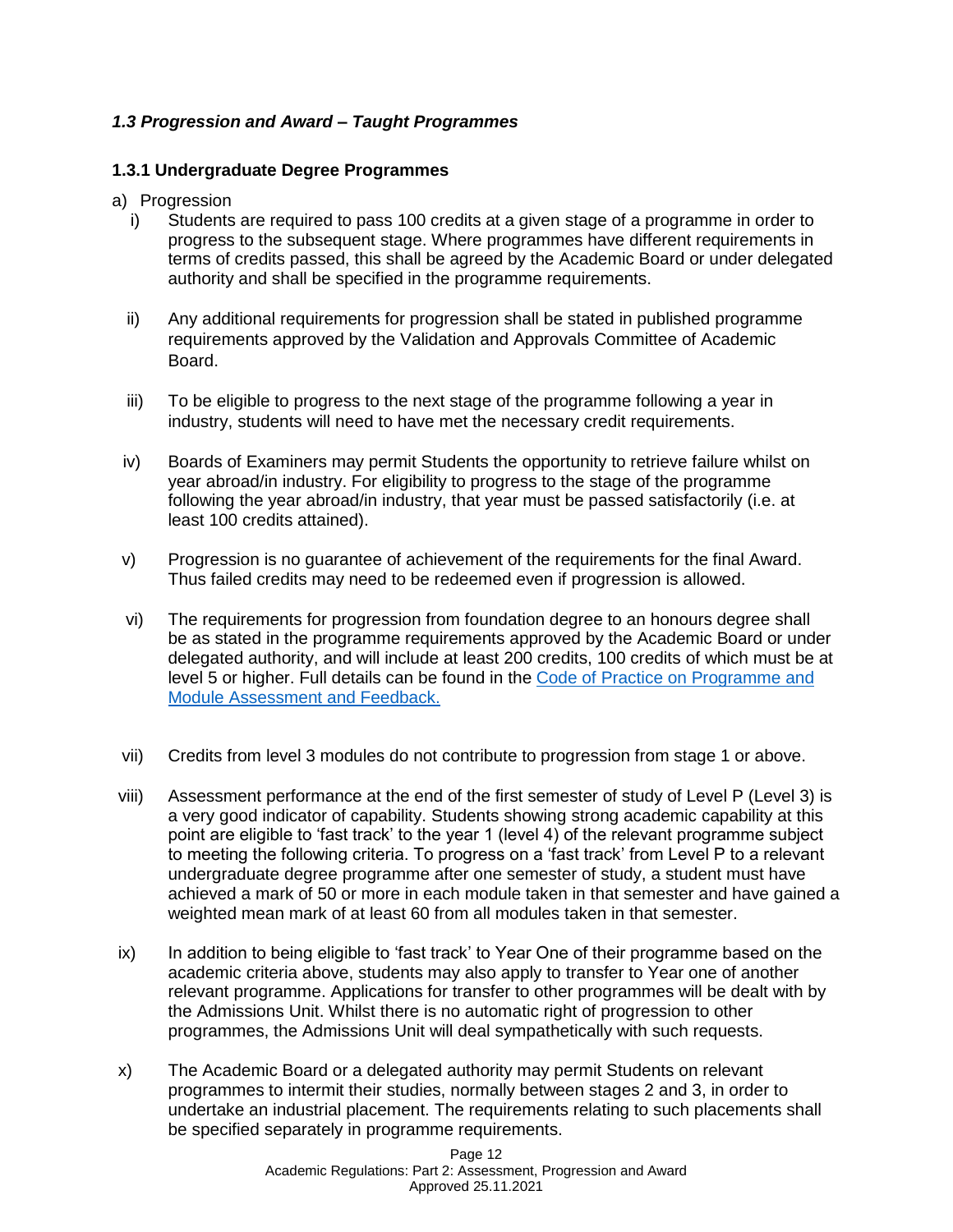### b) Award

- i) Credits and module marks from level 3 modules shall not contribute to the Award or classification of any Degree.
- ii) Subject to any additional requirements specified in programme requirements approved by the Academic Board or under delegated authority, a Student must achieve the credit requirements indicated below in order to be eligible for the Award of the specified degree.
- iii)Where the degrees arising from programmes have different credit and level requirements in terms of credits passed, this shall be agreed by the Academic Board or under delegated authority and shall be specified in the published programme requirements.

| Degree                                                                                  | <b>Credit requirements for Award</b>                                                                                                                                                                        |
|-----------------------------------------------------------------------------------------|-------------------------------------------------------------------------------------------------------------------------------------------------------------------------------------------------------------|
| Classified Bachelor's degrees with<br>honours (360 credit programmes)                   | At least 320 credits, including at least 100<br>credits at level 4, and at least 200 credits<br>at level 5 and 6 including at least<br>100 credits at level 6.                                              |
| Classified Bachelor's degrees with<br>honours with placement (480 credit<br>programmes) | At least 440 credits, including:<br>at least 100 credits at level 4<br>at least 320 credits at level 5 and 6,<br>including 120 credits from industrial<br>placement and at least 100 credits at<br>level 6. |
| Bachelor's degrees<br>(UCB awards only)                                                 | At least 300 credits, including at least 100<br>credits at level 4, and at least 160 credits<br>at level 5 and 6 including at<br>least 80 credits at level 6.                                               |
| Degree                                                                                  | <b>Credit requirements for Award</b>                                                                                                                                                                        |
| Bachelor's degrees with Placement<br>(UCB awards only)                                  | At least 420 credits, including:<br>at least 100 credits at level 4 at<br>least 280 credits at level 5 and 6,<br>including 120 credits from industrial<br>placement and at least 80 credits at<br>level 6.  |
| Foundation degree                                                                       | At least 200 credits, including<br>at least 100 credits at level 5.                                                                                                                                         |
| Foundation Degree with Placement                                                        | At least 320 credits, including:<br>At least 100 credits at level 4, and at least<br>220 credits at level 5 including 120 credits<br>from industrial placement.                                             |

#### c) Classification of Degrees

- i) The foundation degree shall not be classified.
- ii) Boards of Examiners shall place successful candidates for degrees with honours in three classes (First Class, Second Class and Third Class); the second class being subdivided into two divisions i.e. Upper Second and Lower Second. Candidates who do not achieve the standard required for honours may be awarded a pass degree.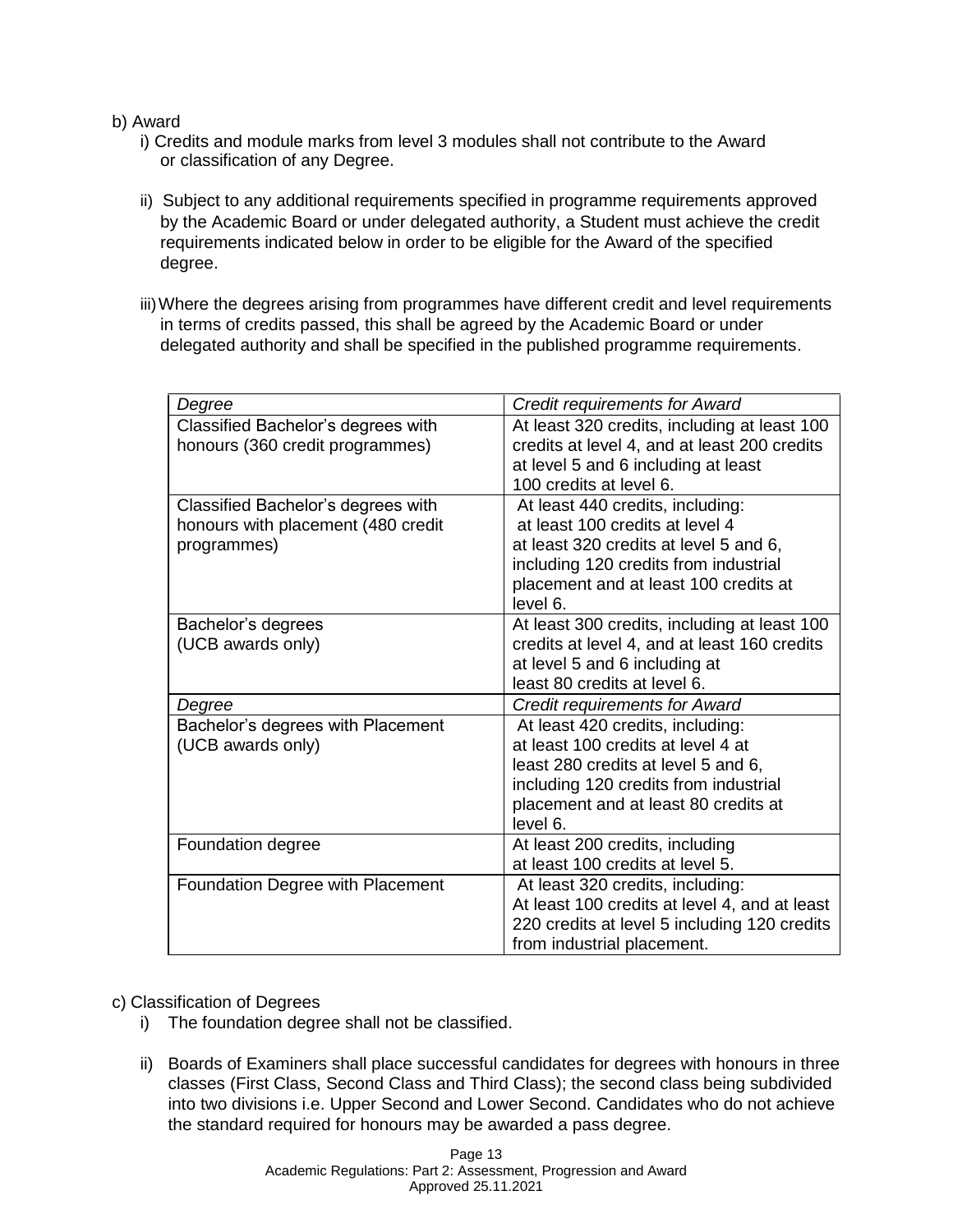- d) Contribution of Marks to Degree Classification
	- i) Marks from the stages of a programme shall contribute to the classification of the degree in the following proportions:

Programmes with modules at levels 4 to 6. Stage 1 - 0 Stage 2 - 25% Stage 3 - 75%

- ii) Where a Student has progressed to a classified honours degree following successful achievement of a foundation degree, the final award will be calculated as for programmes with modules at levels 4 to 6.
- iii) Classified Honours Degrees

Final awards will be calculated using a scheme or schemes based on weighted mean taking account of the credit value and level of the modules concerned as agreed by the Academic Board or under delegated authority (see above). UCB's classification schemes can be found [here](https://www.ucb.ac.uk/media/tmjlzchg/university-college-birmingham-classification-scheme-post-20192020.pdf) for the 2020/21 cohort onwards and [here](https://www.ucb.ac.uk/media/vfaaqhlx/university-college-birmingham-classification-scheme-pre-20192020.pdf) for cohorts from 2019/20 and back,

- iv) Where a module has not produced a numeric mark, due to being classed as pass/fail or because the credit has been awarded for Recognition of Prior Learning, then that module shall make no contribution to the calculation of the final degree classification or the weighted mean mark.
- v) Normally where a year of study abroad is an equivalent alternative to study that would otherwise have been taken within UCB, it must be assessed and it should contribute to the classification or the weighted mean mark in the same way as the equivalent study undertaken within the University.
- vi) In order to achieve a particular classification or weighted mean mark a Student must obtain a mark or marks within the appropriate range and also satisfy any further requirements specified in the relevant module descriptions.
- vii) The following ranges of weighted mean marks shall be used in determining classifications:
- 70 or above Class I
- 60-69 Class II (Division I)
- 50-59 Class II (Division II)
- 40-49 Class III

#### e) Pass Degree

In the following case a Bachelor's degree without Honours or Pass degree may be awarded:

i) A pass degree is awarded on the completion of an honours degree programme, to a Student whose performance merits the award of a degree, but who has not achieved the requisite number of credits and is not therefore eligible for the award of a classified honours degree.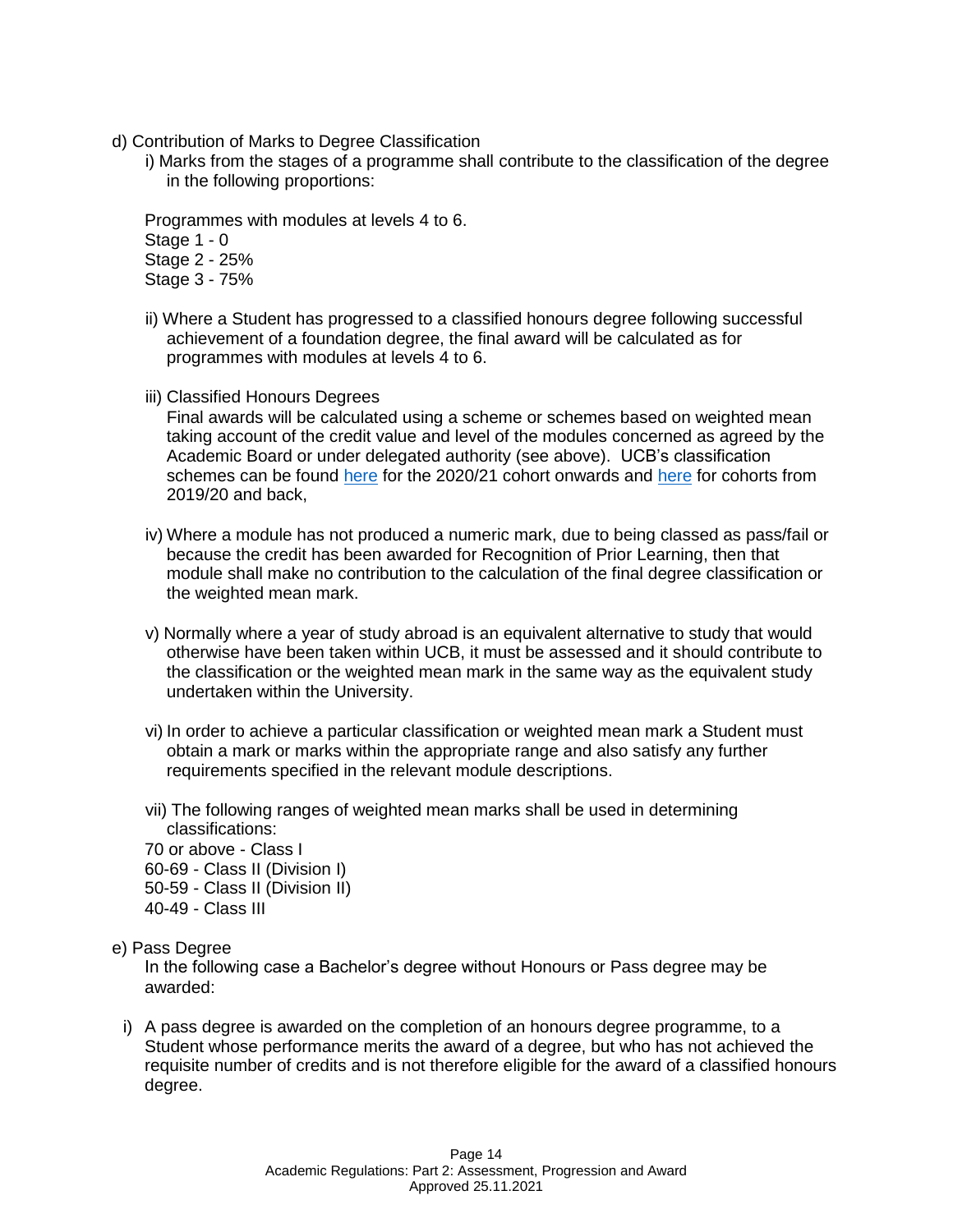- ii) A pass degree may be awarded on the recommendation of the Board of Examiners to a Student who has achieved at least 300 credits including at least 80 credits at level 6.
- f) Award of Aegrotat Degree.

In cases where a student is prevented by illness from attending all or part of the final assessment for a degree, the Board of Examiners will determine whether or not the student is eligible for the award of an Aegrotat degree.

g) Lower Alternative Awards to Bachelor's Degrees and Foundation Degrees

i) Where a Student following a programme leading to the Award of a bachelor's degree has achieved less than 300 credits, an Award of certificate of higher education or diploma of higher education may be made provided the required number of credits has been achieved as follows:

| Certificate of Higher Education: | at least 100 credits at Level 4 or above                |
|----------------------------------|---------------------------------------------------------|
| Diploma of Higher Education:     | 200 credits of which 100 must be at<br>Level 5 or above |

Where a Student following a programme leading to the Award of a foundation degree has achieved less than 200 credits, an Award of certificate of higher education may be made provided the required number of credits has been achieved as shown above.

- ii) Only the Certificate of Higher Education and Diploma of Higher Education may be awarded in this way. All other Awards are made only on successful completion of the specified programme of study for that Award. Where a student has satisfied the minimum requirements for a Certificate of Higher Education and a Diploma of Higher Education, the higher award will be made.
- iii) In the event a student on a degree apprenticeship programme leaves or is dismissed from their employment before meeting the requirements for a Bachelor's Degree, an alternative qualification may be awarded based on the credits already achieved.
- iv) The Awards of certificate of higher education and diploma of higher education shall not be classified.

h) Diploma of Higher Education, Certificate of Higher Education.

For students following a programme leading to the award of Diploma of Higher Education or Certificate of Higher Education an Award may be made provided the required number of credits has been achieved as follows:

| Certificate of higher education: | at least 100 credits at Level 4 or above  |  |
|----------------------------------|-------------------------------------------|--|
| Diploma of higher education:     | 200 credits of which 100 must be at level |  |
|                                  | 15 or above                               |  |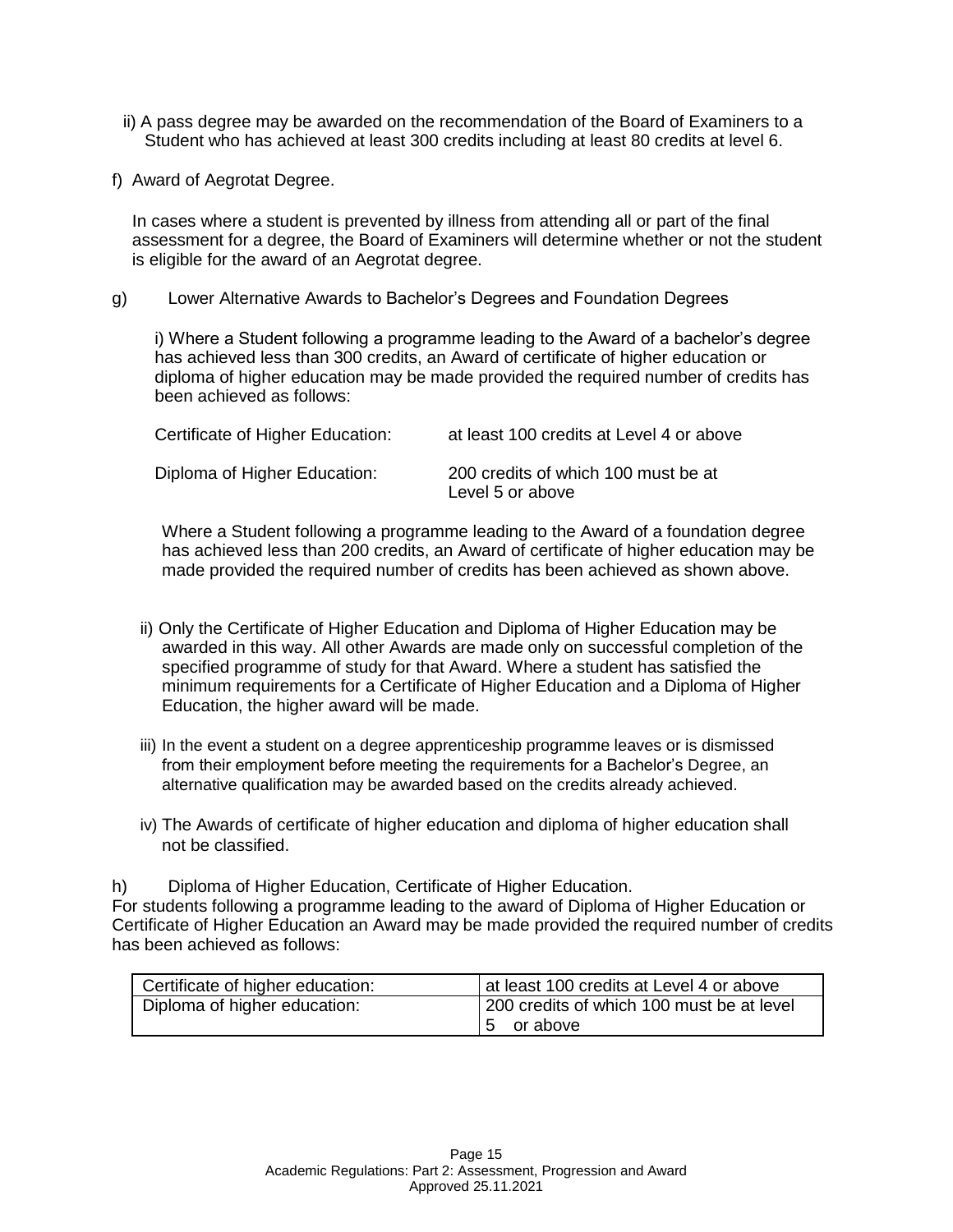i) International Foundation Diploma and Certificate

i) For students following a programme leading to the award of International Foundation Diploma or International Foundation Certificate an Award may be made provided the required number of credits has been achieved as follows

| International Foundation Diploma      | 100 credits or greater at Level 3 or above |
|---------------------------------------|--------------------------------------------|
| International Foundation Certificate: | 60 credits at level 3 or above             |

ii) International Foundation Diploma

Students must attempt 120 Level 3 credits, and are deemed to have successfully completed the programme if they pass modules of a total of 100 credits, or greater. Students completing the programme in one semester will need to pass all the modules taken.

j) Advanced Certificates, University Certificates and University Diplomas

Advanced certificates, university certificates and university diplomas are normally stand-alone Awards and are not available as lower alternative Awards to bachelor's degrees unless specified in programme requirements.

i) Subject to any additional requirements specified in programme requirements approved by the Academic Board or under delegated authority, a Student must achieve the credit requirements indicated below in order to be eligible for the specified award:

| Advanced Certificate   | At least 60 credits at Level 6 or above. |
|------------------------|------------------------------------------|
| University Certificate | At least 60 credits at Level 4 or above. |
| University Diploma     | At least 60 credits at Level 5 or above. |

- ii) The Awards of advanced certificate, university certificate and university diploma shall not be classified.
- k) Certificates and Diplomas in Professional Development and Management Certificates and Diplomas
	- i) Certificates and Diplomas in Professional Development, Management Certificates and Management Diplomas are normally stand-alone Awards and are not available as lower alternative Awards to bachelor's degrees unless specified in programme requirements.
	- ii)Subject to any additional requirements specified in programme requirements approved by the Academic Board or under delegated authority, a Student must achieve the credit requirements indicated below in order to be eligible for the specified award:

| Award                       | Number of credits to be attempted |
|-----------------------------|-----------------------------------|
| Certificate in Professional | Any 30 credits from UG modules    |
| Development                 |                                   |
| Diploma in Professional     | Any 60 credits from UG modules    |
| Development                 |                                   |
| Management Certificate,     | 60 credits from defined set       |
| Management Diploma          |                                   |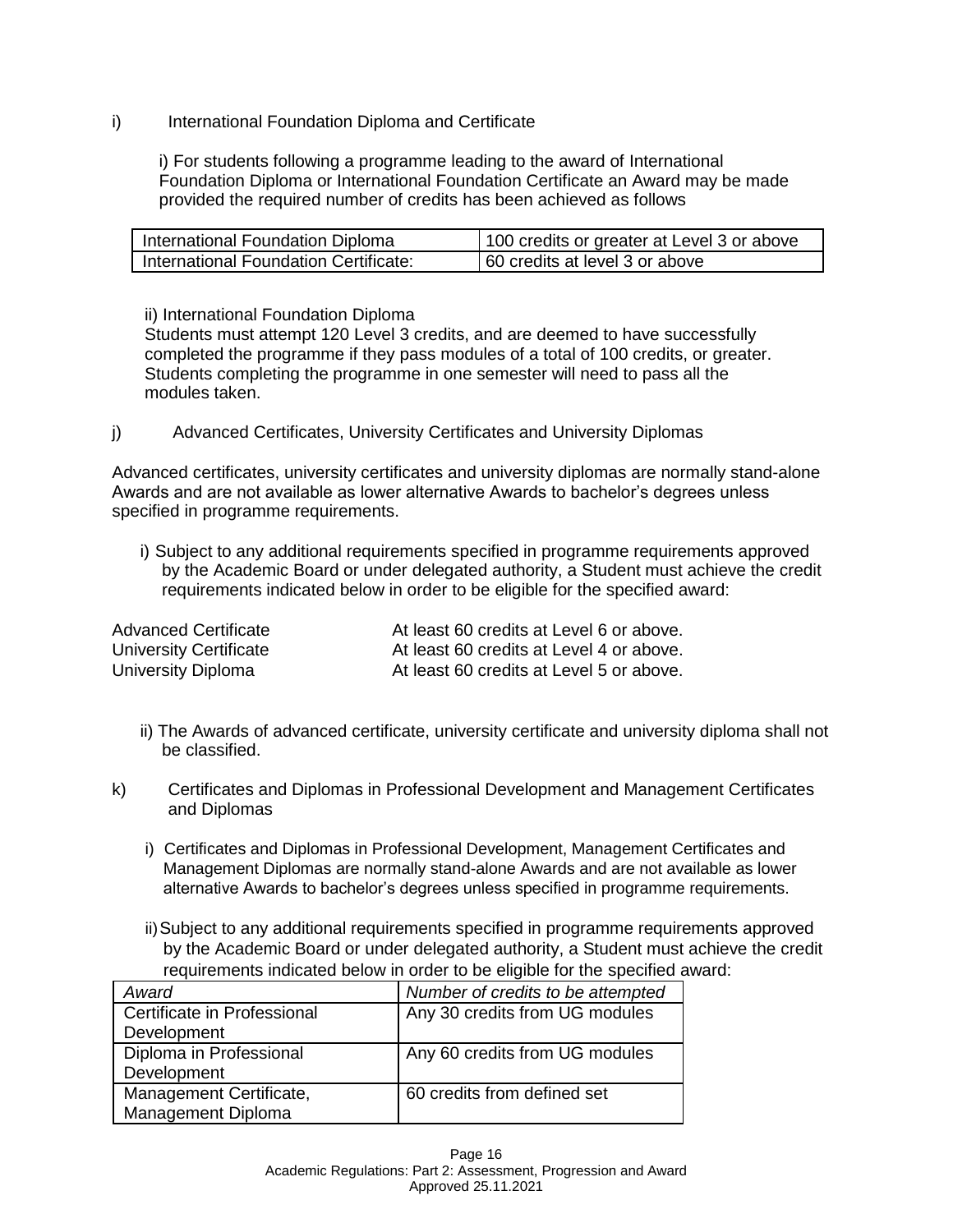iii) The Awards of Certificate in Professional Development, Diploma in Professional Development, Management Certificate and Management Diploma, shall not be classified.

### **1.3.2 Postgraduate and Graduate Taught Programmes of Study**

a) Award Requirements

A student must achieve the learning outcomes set out in the programme specifications, subject to any additional requirements specified therein approved by the Academic Board or under delegated authority. A student must also achieve the credit requirements indicated below in order to be eligible for the award of the specified degree: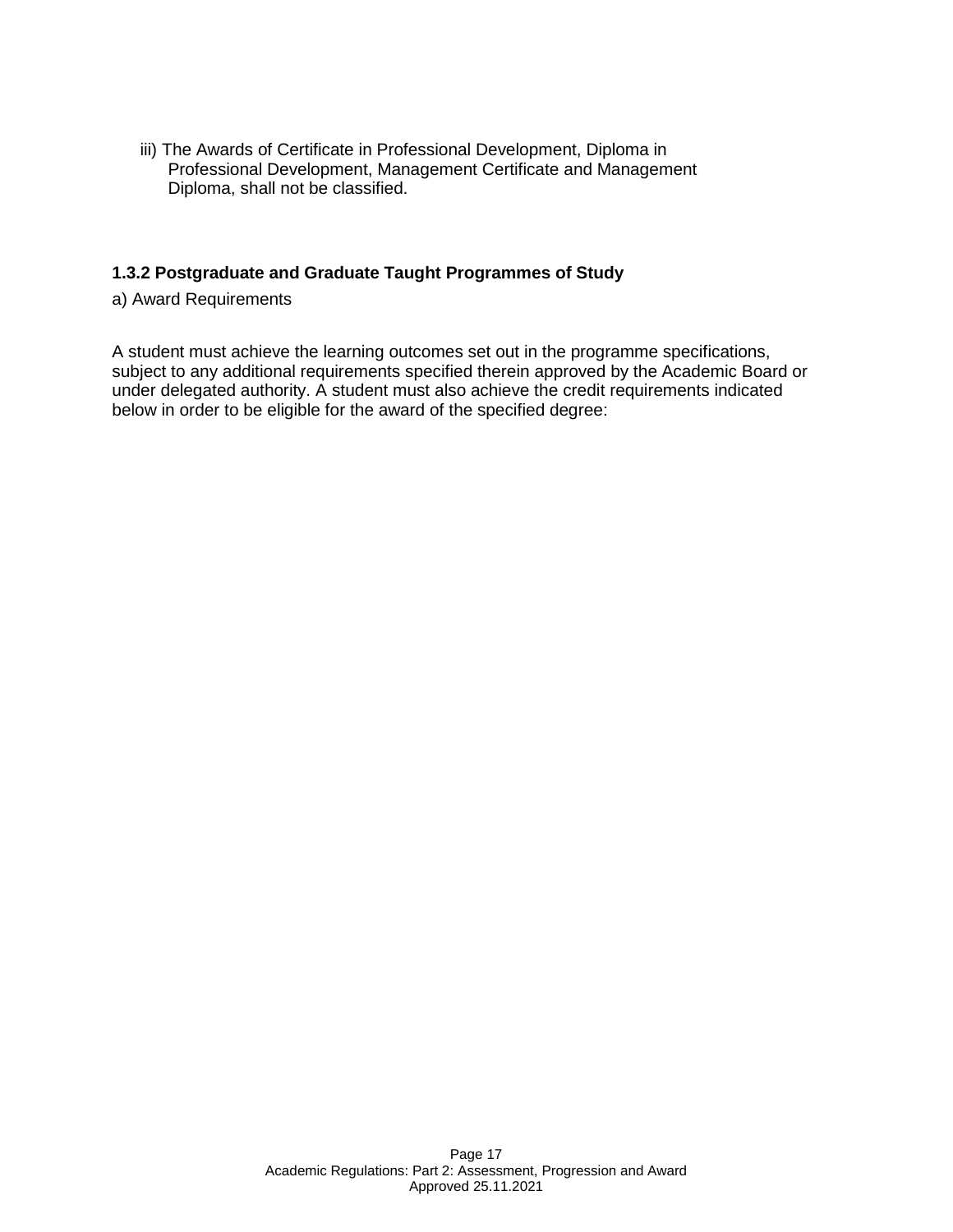| Award                      | <b>Requirement to achieve Award</b>                                    |  |
|----------------------------|------------------------------------------------------------------------|--|
| Postgraduate certificate   | A Student must:                                                        |  |
|                            | - have achieved a mark of 40                                           |  |
|                            | or more in at least 60 credits                                         |  |
|                            | and                                                                    |  |
|                            | - have gained at least 40 credits at                                   |  |
|                            | Level 7 in modules taken as part of                                    |  |
|                            | the programme and                                                      |  |
|                            | - have gained a weighted mean                                          |  |
|                            | mark of at least 50 in the 60 credits                                  |  |
|                            | considered for the award.                                              |  |
| Postgraduate diploma       | A Student must:                                                        |  |
|                            | - have achieved a mark of 40 or                                        |  |
|                            | more in at least 120 credits and                                       |  |
|                            | - have gained at least 80 credits at                                   |  |
|                            | Level 7 in modules taken as part of                                    |  |
|                            | the programme and                                                      |  |
|                            | - have gained a weighted mean                                          |  |
|                            | mark of at least 50 in the 120                                         |  |
|                            | credits considered for the                                             |  |
|                            | award.                                                                 |  |
|                            |                                                                        |  |
| Taught postgraduate degree | A Student must:                                                        |  |
|                            | - have gained at least 80 credits at                                   |  |
|                            | Level 7 in modules taken as part of                                    |  |
|                            | the taught component of the                                            |  |
|                            | programme, and                                                         |  |
|                            | - have gained credit in dissertation                                   |  |
|                            | components with a total credit<br>value of 60 credits at level 7 taken |  |
|                            |                                                                        |  |
|                            | during the course of the                                               |  |
|                            | programme and<br>- have gained a weighted mean                         |  |
|                            | mark of at least 50 in the taught                                      |  |
|                            | component of the                                                       |  |
|                            | programme, and                                                         |  |
|                            |                                                                        |  |
|                            | - have achieved a mark of 40% or                                       |  |
|                            | more in all taught modules                                             |  |
| Graduate diploma           | A Student must:                                                        |  |
|                            | - have achieved at least 100 credits                                   |  |
|                            | at level 6 or above.                                                   |  |
|                            |                                                                        |  |
|                            | A Student must:                                                        |  |
|                            | have achieved at least 60                                              |  |
| Graduate certificate       | credits at Level 6 or above.                                           |  |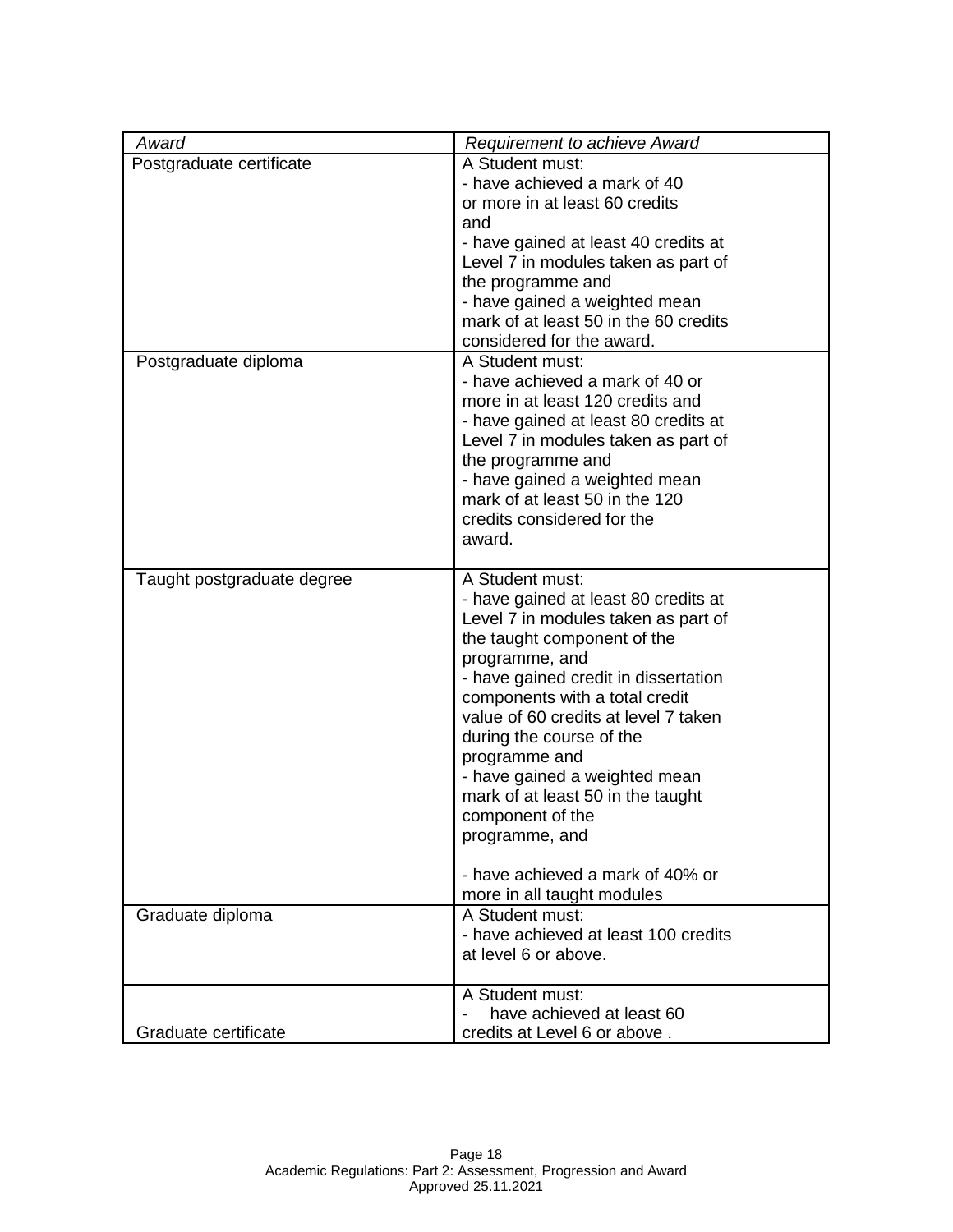## b) Requirements for Merit and Distinction

Students shall be eligible for the Award of a postgraduate certificates, postgraduate diplomas and taught postgraduate degree with merit or distinction subject to meeting the following requirements:

| Award<br>Postgraduate<br>Certificate<br>Postgraduate<br>Diploma | Merit<br>A Student must<br>pass all modules taken as<br>part of the programme,<br>and<br>achieve a weighted mean<br>mark of at least 60 in the<br>60 (PGCert) or 120<br>(PGDip) credits<br>considered for the award                                                                                                                                         | <b>Distinction</b><br>A Student must:<br>- pass all modules taken<br>as part of the<br>programme; and<br>- achieve a weighted<br>mean mark of at least<br>70 in the 60 (PGCert) or<br>120 (PGDip) credits<br>considered for the                                                                                                                                              |
|-----------------------------------------------------------------|-------------------------------------------------------------------------------------------------------------------------------------------------------------------------------------------------------------------------------------------------------------------------------------------------------------------------------------------------------------|------------------------------------------------------------------------------------------------------------------------------------------------------------------------------------------------------------------------------------------------------------------------------------------------------------------------------------------------------------------------------|
| Taught<br>Postgraduate<br>Degree                                | A Student must<br>pass all modules taken as<br>part of the programme,<br>and<br>achieve a weighted mean<br>mark of at least 55 in the<br>taught components, and<br>achieve a weighted mean<br>mark of at least 55 in the<br>dissertation component at<br>level 7, and<br>achieve a weighted mean<br>mark of at least 60<br>calculated across all<br>modules | award.<br>A Student must:<br>- pass all modules taken<br>as part of the<br>programme; and<br>- achieve a weighted<br>mean mark of at least 65<br>in the taught<br>components; and<br>- achieve a weighted<br>mean mark of at least 65<br>in the dissertation<br>component at level 7; and<br>achieve a weighted mean mark of<br>at least 70 calculated across all<br>modules |

# c) PGCE Primary (3-7) and PGCE Primary (5-11)

To be awarded the Postgraduate Certificate in Early Years a student must:

- i) have achieved a mark of 50% or more in at least 60 credits and
- ii) have gained at least 40 credits at level 7 in modules taken as part of the programme
- iii) have gained a weighted mean mark of at least 50% in Level 7 modules.
- iv) have successfully complete and passed the three teaching practices and
- v) have successfully completed the Professional Development Journal (PDJ).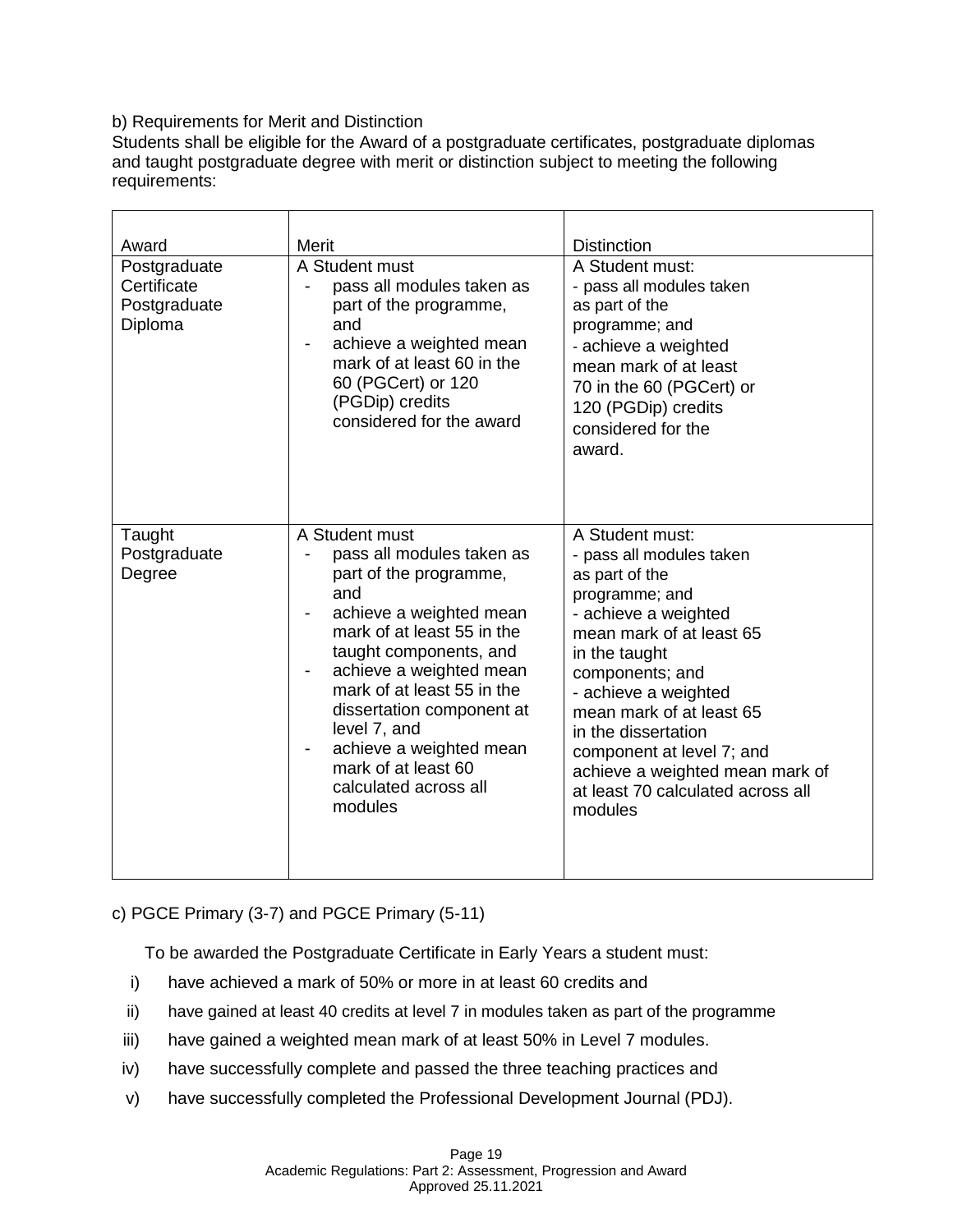- d) Students who commenced their registration with the intention of studying for modular credit rather than an award, but who subsequently accumulate credits equivalent to a University award, may be recommended for an award by their School to the Board of Examiners. Such a recommendation should take into account the regulatory requirements for the award in question (in particular the level of study and the timescale over which the credits have been accumulated) and the academic rationale for the award (such as the coherency of the modules taken by the student). Consideration will also need to be given to the title of the proposed award and its relationship with existing awards offered by the School. Awards will not be made where the credit achieved forms part of a separate award, for example in the case of students studying at the University as part of an exchange programme.
- e) In the event a student on a degree apprenticeship programme leaves or is dismissed from their employment before meeting the requirements for their Postgraduate qualification, an alternative qualification may be awarded based on the credits already achieved.

### **1.3.3 Declaration of Results**

- a) Provisional and confirmed marks awarded shall be strictly confidential. Any disclosure of marks to individual Students must protect the confidential nature of the marks of other Students.
- b) Subject to the requirements of confidentiality, final lists of results, progress decisions and final awards will be made available as soon as possible after the meeting of the Board of Examiners at which they are determined. In circumstances where the adjudication of the Board of Examiners is required any disclosure should indicate that a decision is 'pending'.
- c) Except for the list of final Awards, no list of results and progress decisions shall be communicated to the Press. The list of final Awards only be communicated to the Press when it has been confirmed by the Board of Examiners.

### **1.3.4 Aegrotat Awards**

- a) Aegrotat Awards shall be listed as 'aegrotat' on the central University College record and certificates. Undergraduate aegrotat degrees shall not be classified or designated as "honours" or "pass" degrees. Taught postgraduate aegrotat degrees shall not be awarded with merit or distinction.
- b) A Student who has been awarded an aegrotat qualification shall not be permitted any further opportunity to complete the requirements of his or her programme.

### *1.4 Academic Duty in Relation to Assessment*

### **1.4.1 Duty to Attempt Assessments**

a) Taking an opportunity for assessment means making a bona fide attempt at an examination or other assessment, in the academic opinion of the Board of Examiners or equivalent.

b) A Student shall take the first opportunity of any required assessment unless the student has been excluded from attempting assessment by the Executive Director of Engagement, Employability.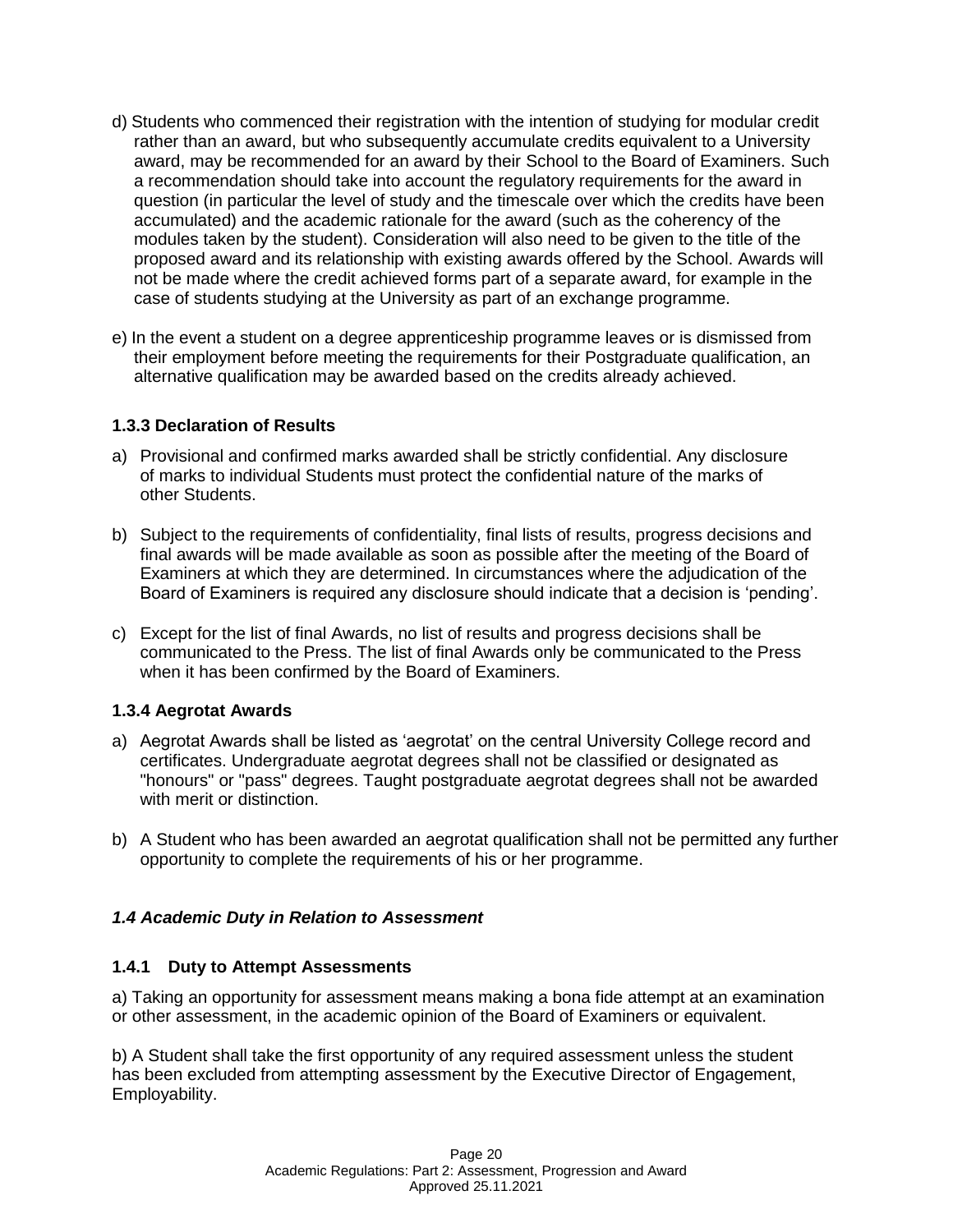### **1.4.2 Late Submission of Coursework**

Where a Student submits assessed work that contributes to a final module mark after a prescribed deadline, or after an agreed extension, a penalty in the form of a reduction of the mark shall be imposed in accordance with the [Code of Practice on Programme and](https://www.ucb.ac.uk/media/hunnlfdt/cop-taught-prog-module-assessment-and-feedback.pdf)  [Module Assessment and Feedback.](https://www.ucb.ac.uk/media/hunnlfdt/cop-taught-prog-module-assessment-and-feedback.pdf) .

# **1.4.3 Application of Reasonable Diligence**

- a) A Student is required to show reasonable diligence in relation to learning and teaching for the whole programme and each of its constituent parts, including compulsory placement where appropriate as detailed in the [Student Code of Practice on Reasonable Diligence.](https://www.ucb.ac.uk/media/4ecbsbqj/student-code-of-practice-on-reasonable-diligence.pdf)
- b) Failure to show reasonable diligence in relation to learning and teaching shall be defined by UCB in relation to programme requirements. In the absence of specific programme specification, failure to show reasonable diligence shall be defined as:

i) Absence from more than 30 per cent of those teaching sessions at which a record of attendance is kept or failure to submit assessed work for a programme on more than two occasions during an academic year; or

ii) Unauthorized absence from compulsory placement; or

iii) Failure to attend all teaching sessions and submit all required assessed work after a formal written warning has been given to the Student; or

iv) Failure to register for modules to the required credit value for the programme (appropriate to the level and stage of study); or

v) Failure to report to the relevant Head of Department (or nominee) an absence of more than 5 consecutive days.

vi) Submitting assessment after the specified deadline on more than three occasions during an academic year.

c) Students should take reasonable steps to ensure that their attendance is accurately recorded. The procedure for dealing with concerns about Student attendance and reasonable diligence will be dealt with in accordance with the [Student Code of Practice on Reasonable Diligence.](https://www.ucb.ac.uk/media/4ecbsbqj/student-code-of-practice-on-reasonable-diligence.pdf)

d) A Student will be treated as showing reasonable diligence in relation to learning and teaching where a relevant Head of Department (or nominee):

i) Approves a self-certified medical certificate provided as soon as practicable by the Student relating to an absence of up to 5 consecutive days. (Self-certification is not acceptable after a Student has been absent for a total of 10 days in an academic year); **or**

ii) Approves a certificate from the Student's medical practitioner relating to absence which lasts for more than 5 consecutive days; **or**

iii) Accepts that other documented extenuating circumstances excuse the Student's absence; **or**

iv) Has granted permission to be absent for a specified period.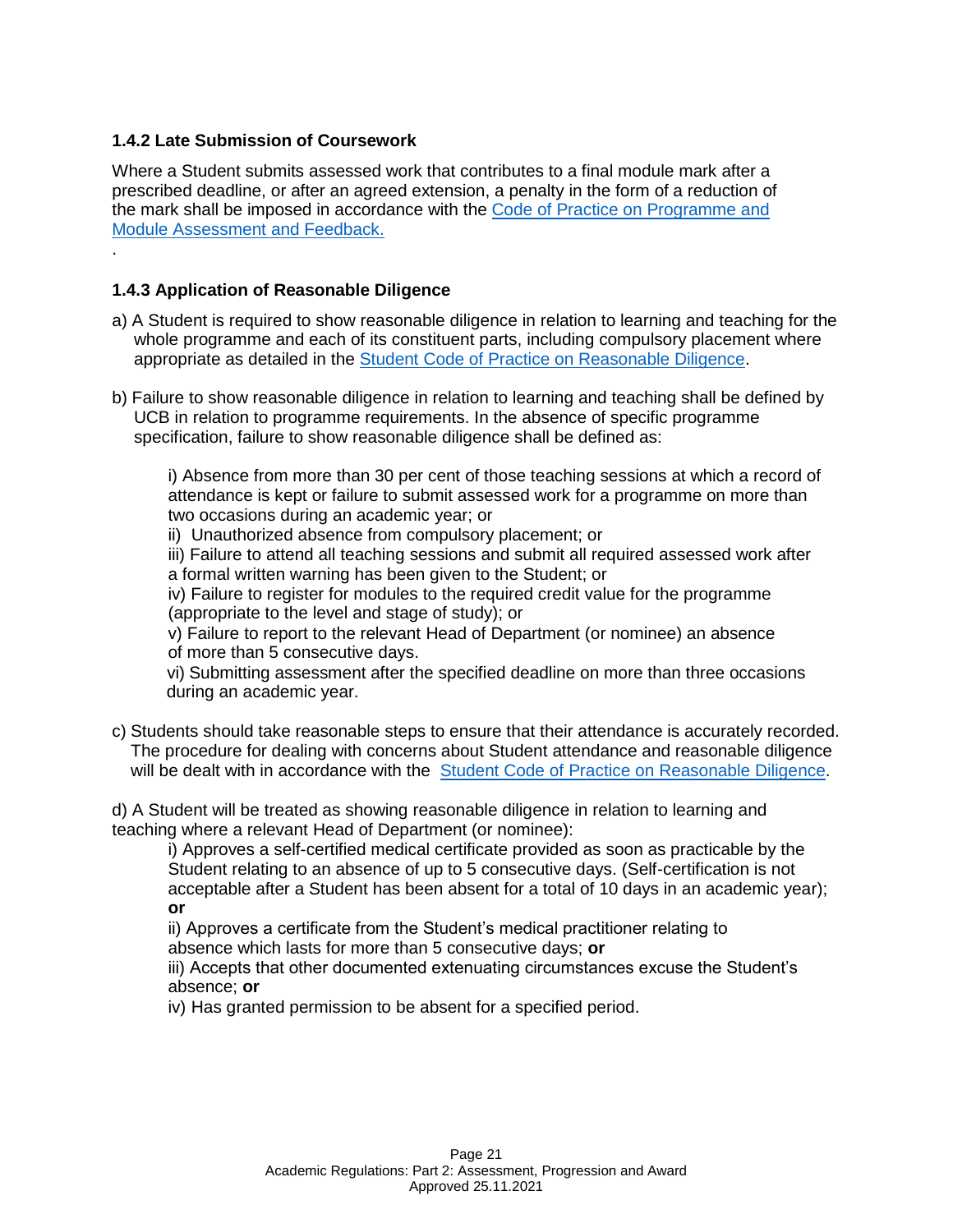### **1.4.4 Nominations for Honorary Degrees**

The Academic Board shall appoint and approve the decisions of a standing committee with delegated authority to award honorary degrees to individuals nominated for the honour by any member of the University following the procedure set out in guidance notes accompanying the nomination form.

### **1.4.5 Appeals against Progress and Award Decisions**

- a) There is a right of Appeal against an Assessment decision or, the Determination of a Board of Studies or Board of Examiners, or the decision of the Selection Committee (PGCE only)
- b) A student may appeal against an assessment decision, or where a Board of Examiners has determined that a student should be excluded from further assessment, or should repeat or re-sit all or part of their study, or against the decision of the Selection Committee (PGCE only).
- c) A student has the right of appeal to the Assessment Appeals Committee of Academic Board.
- d) The basis of the appeal may only be made on one or more of the following grounds:
	- i) That the student's performance was affected by illness or other factors which he/she was, for valid reasons, unable to divulge before the assessment decision, or the Board's decision was taken. An appeal must be supported by medical certificates or other documentary evidence acceptable to the Assessment Appeals Committee of the Academic Board.
	- ii) That there is new and relevant evidence not previously taken into account.
	- iii) That the correct procedures for determining the student's case had not been followed, resulting in an unfair decision having been made.
- e) Other types of complaint may be dealt with through the Student Grievance Procedure as outlined in the UCB Student Charter.

#### **1.4.6 Appeal to the Assessment Appeals Committee of the Academic Board**

- a) The student must appeal in writing to the Deputy Registrar, within 10 working days of the decision, stating the grounds for the appeal.
- b) A full justification for the appeal should be given, including detailed information which supports the grounds for the appeal.
- c) On receipt of the student's written appeal, the Deputy Registrar shall consider the case and decide whether in his/her opinion the minimum requirements for reconsideration of the decision by the Assessment Appeals Committee have been established.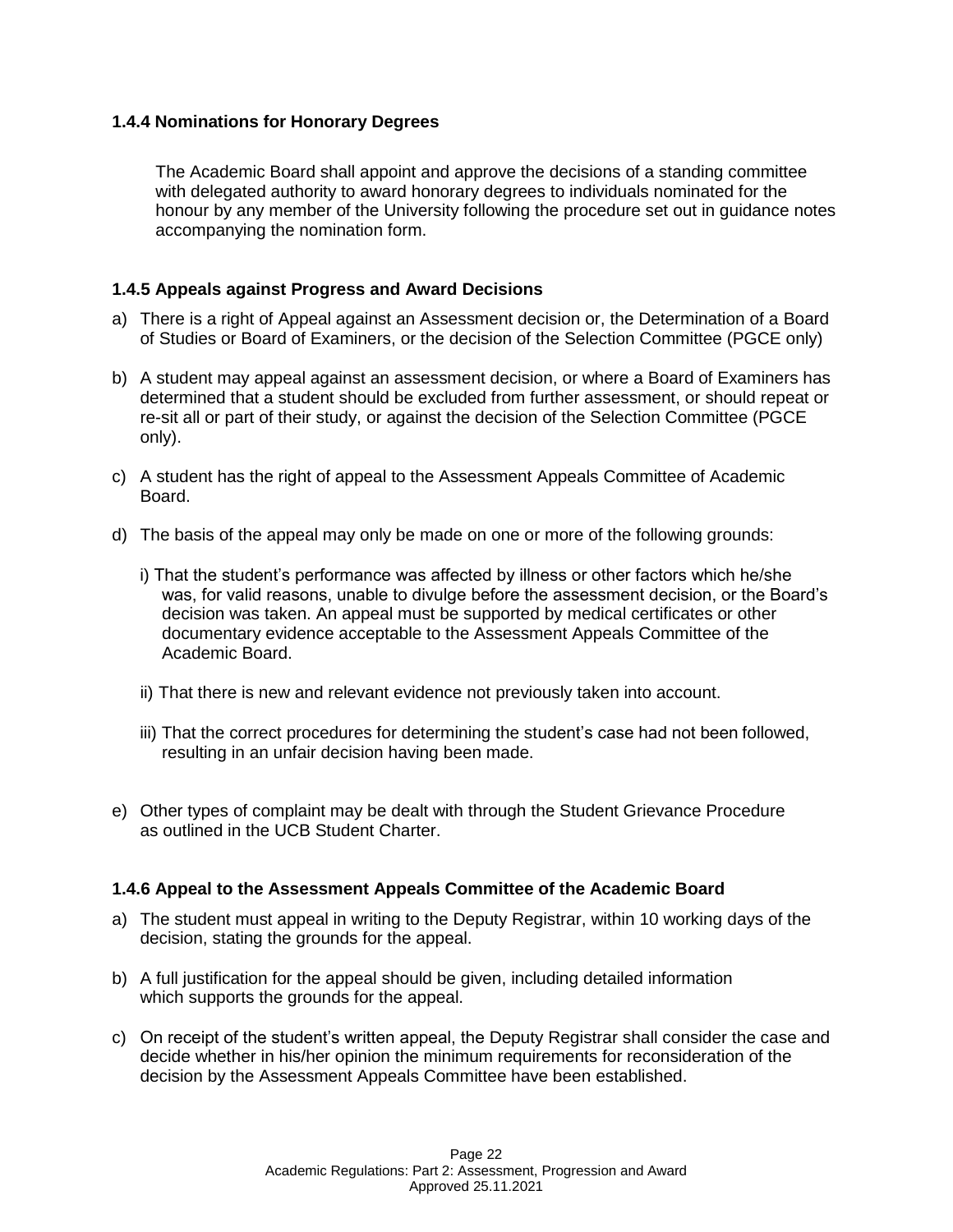- d) Where it is decided that the minimum requirements for reconsideration have been met, the Deputy Registrar will convene a meeting of the Assessment Appeals Committee at the earliest opportunity.
- e) The Assessment Appeals Committee of Academic Board may confirm the original decision or, if they decide that the appeal may be justified, they will request the Board of Studies or Board of Examiners to reconsider or other relevant body to reconsider the decision.
- f) The student has the right to appear and state his/her case at the Assessment Appeals Committee and should the student wish to be accompanied by a friend who may also speak on the student's behalf. If a student wishes to make such an appearance, a statement to this effect must be included in the letter of appeal.
- g) An appeal may be made direct to the University Registry in person, via post or by email to K.Robinson@ucb.ac.uk.
- h) An appeal may also be made via the local administrator, who will pass the appeal to the University at the earliest available opportunity.

### *1.5 Conferment of Degrees*

### **1.5.1 Conferment of Degrees in Person or Absentia**

- a) Students of programmes leading to a University College Birmingham, University of Birmingham or University of Warwick award expecting to graduate may choose whether to attend the relevant Degree Congregation in person or to have their Degrees conferred in absentia.
- b) Students are requested to make a clear statement, in a format prescribed by, the Academic Registry on whether or not they wish to attend the Degree Congregation in person. In addition to confirming attendance, a student can state their wish to either graduate in absentia, or defer the conferring of their Degree until the next round of Degree Congregations.
- c) If a student fails to confirm their attendance they shall be deemed to wish to have his or her degree conferred in absentia.
- d) A degree awarded in absentia will be awarded on the same day as would have been the case had the degree been awarded in person at a degree congregation.

#### **1.5.2 Degree Congregations for the Conferment of Degrees**

- a) Graduands are required to present themselves for their degrees wearing the gown, hood and cap appropriate to the degree to which they are to be admitted.
- b) Members of the procession and those attending for the conferment of a degree shall wear their caps as they enter and leave the Hall; caps shall be removed after the Congregation is declared open.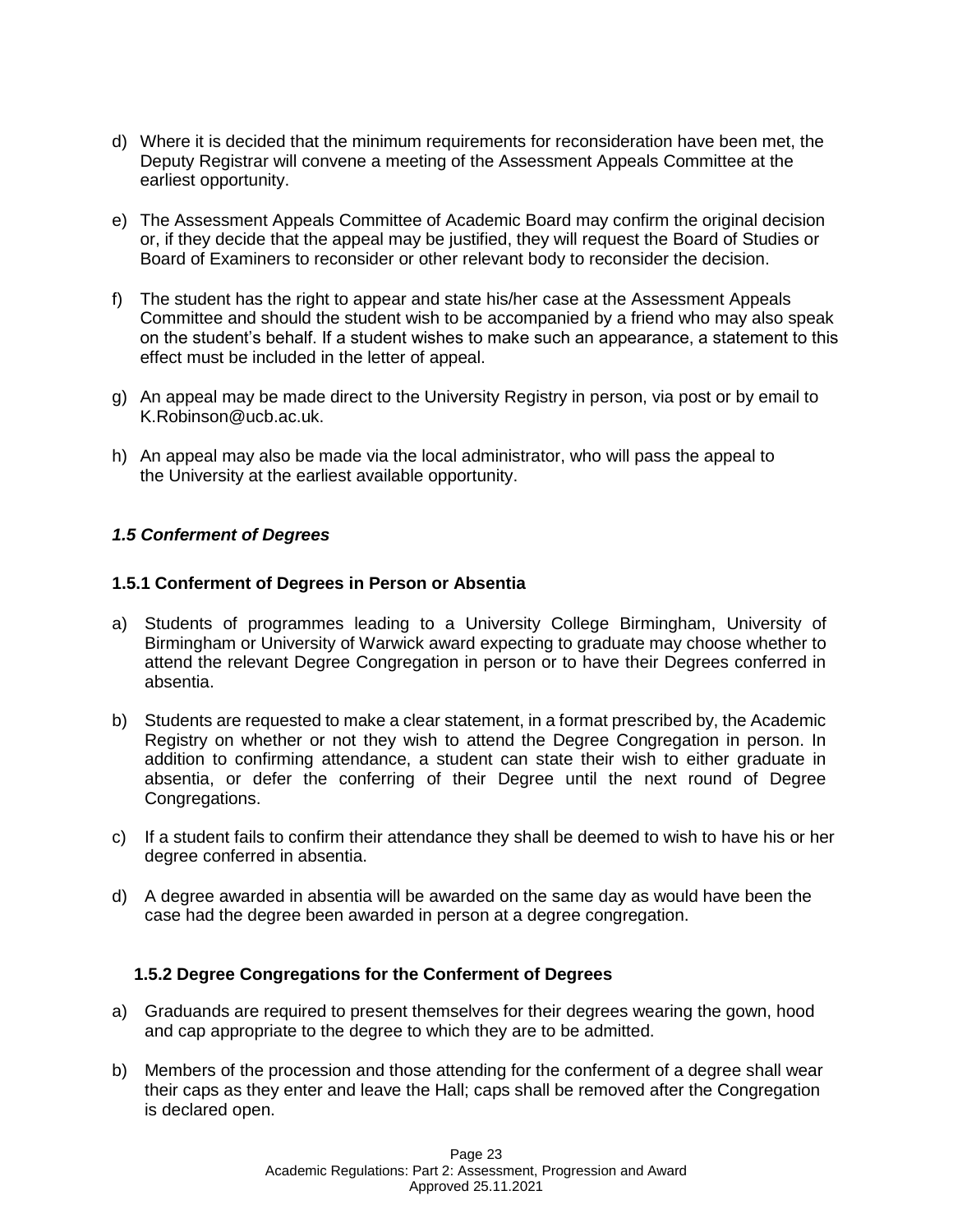- c) The Chancellor of the Corporation of the University or, if absent, the Pro-Chancellor or, in the absence of both by some person specifically appointed by UCB's Corporation shall preside and declare the Congregation open and closed.
- d) The formal admission of persons to degrees shall be made by the Vice-Chancellor & Principal or, if absent, by a Deputy Vice-Chancellor.
- e) All graduands shall be presented by the Pro Vice-Chancellor (Curriculum, Teaching and Learning) or their nominated deputy.
- f) On presenting the graduands the Pro Vice-Chancellor (Curriculum, Teaching and Learning) will use the presentation formula once only, then announce the different degrees, and the graduands will be presented in the appropriate order.
- g) The Pro Vice-Chancellor (Curriculum, Teaching and Learning) shall doff their cap to the Vice Chancellor & Principal and say: "Vice Chancellor & Principal (or, if absent, the title of the conferring officer), to you and to the University I present the names of these graduands, as listed in my programme both in attendance and in absentia, proved worthy to be admitted to their respective degrees"
- h) The Dean of School (or nominated deputy) shall then announce the degree for each group and the name of each graduand in succession as presented to the Vice-Chancellor & Principal.
- i) On completion of the presentation of graduands, the Pro Vice-Chancellor (Curriculum, Teaching and Learning) will say: "Vice Chancellor & Principal, this completes the presentation of those graduands in attendance."
- j) The Vice Chancellor and Principal, after admitting graduands at each Congregation to a degree, shall say: "By virtue of my authority as Vice Chancellor & Principal, I confer upon you the award for which you were presented and I admit to their degrees in absentia the persons listed in the Programme who were unable to attend this Congregation."

### *1.6 Emergency Situations*

- a) UCB shall not be liable for non-performance of any obligation where performance is prevented by acts, events, omissions or accidents beyond the control of the UCB including without limitation: strikes, lockouts or other industrial action and disputes; failure of a utility service or transport network; Act of God; terrorist attack, biological, chemical or nuclear contamination; disease, war, riot, civil commotion, malicious damage; compliance with any law or governmental order, rule, regulation or direction; accident, breakdown of plant or machinery; fire, flood, storm; or any default of suppliers or sub-contractors.
- b) In emergency situations, and to minimise the potential impact upon Students, subject to a resolution of Academic Board, assessment arrangements may be adjusted as follows:
	- i) Where it has not been possible to provide a final mark based on all the normal assessment components of a module, the final assessment mark may be based on the assessed work already completed and marked. However, a minimum of 50% of the assessment load (measured against the total number of marks available for the module).